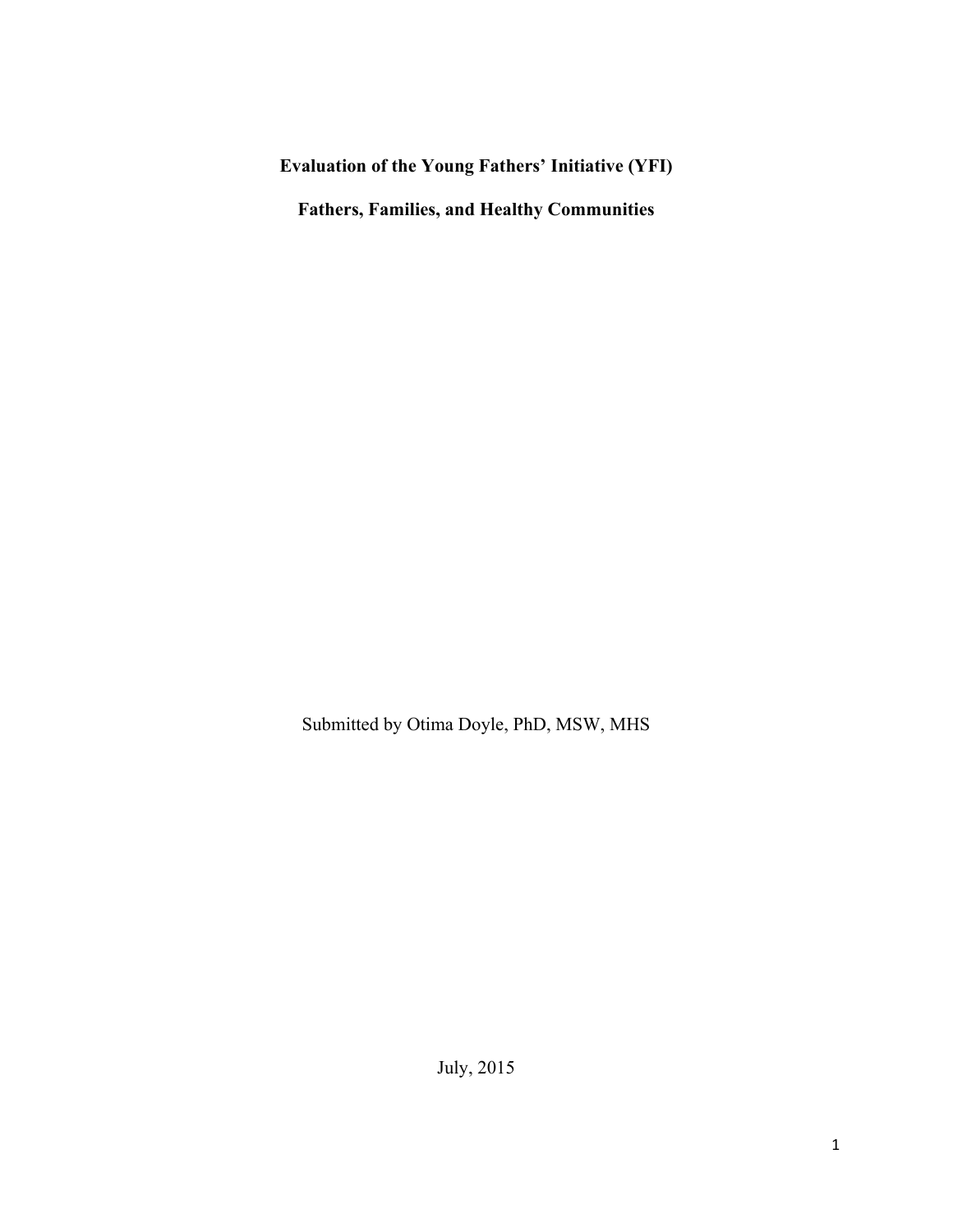# **Evaluation of the Young Fathers' Initiative (YFI) Fathers, Families, and Healthy Communities**

The following is an evaluation of the Young Fathers' Initiative (YFI) implemented by Fathers, Families, and Healthy Communities (FFHC; http://www.ffhc.org/). The evaluation includes a brief program description; basic demographic data (i.e., attendance and age); and qualitative findings from focus group and individual interviews with YFI participants (also referred to as students or young fathers), YFI facilitators, and staff employed at two program sites.

#### Program Description

The Young Fathers' Initiative (YFI) is a 16-week (approximate) fatherhood program adapted primarily from the National Fatherhood Initiative's 24/7 Dads A.M. Curriculum Program (http://store.fatherhood.org/24-7-dad-programs/). YFI was developed for young fathers attending two option schools in low-income neighborhoods in Chicago: Excel Academy (EA) and Ombudsman Educational Services (OES). Both EA and OES provide nontraditional and largely individualized educational services toward high school completion to 14-21 year old, "out-of-school" and/or "off-track" students. EA is generally a full day program and OES is comprised of two half day programs. FFHC conducted one YFI group at EA, and two YFI groups at OES, an AM and a PM group, to accommodate the half day schedule.

YFI was originally intended to be a replica of the National Fatherhood Initiative's 24/7 Dads A.M. Curriculum Program (http://store.fatherhood.org/24-7-dad-programs/). The 24/7 DADS curriculum is a 12-week manualized program with workbook-guided content delivered via a group format. It includes the following program modules: 1) Family History; 2) What It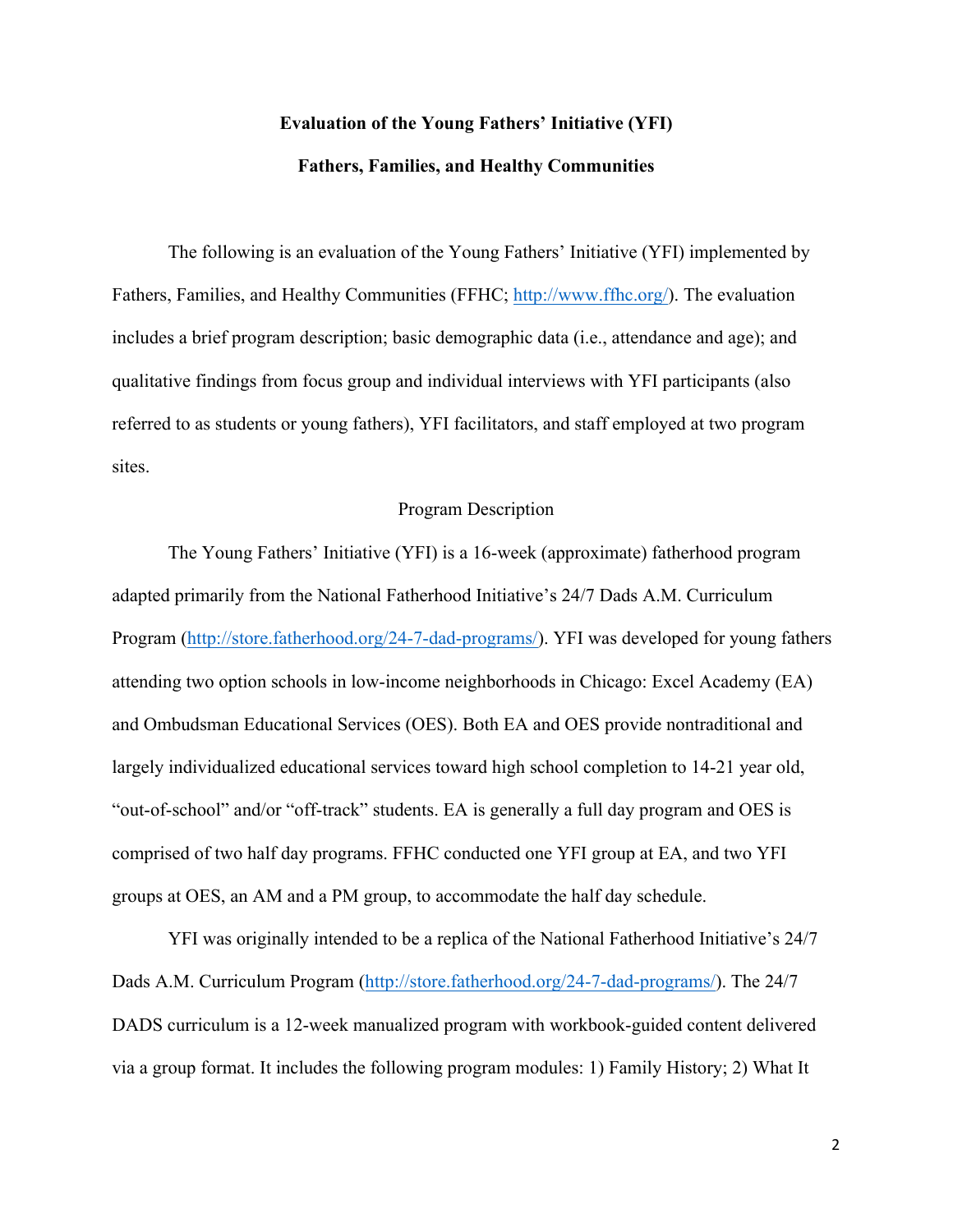Means To Be a Man; 3) Showing and Handling Feelings; 4) Men's Health; 5) Communication; 6) The Father's Role; 7) Discipline; 8) Children's Growth; 9) Getting Involved; 10) Working with Mom and Co-parenting; 11) Dads and Work; and 12) Celebrate.

The YFI curriculum incorporated approximately half of the curriculum content provided by the 24/7 DADS program. In addition, the YFI curriculum was adapted to meet the needs of young, low-income, African American fathers being served by YFI. The young fathers served by YFI were either expectant fathers or fathers of young children. The rationale for program adaptations is presented as a part of the qualitative findings of this report. Generally, the YFI program focused on the following topics (topics with an \* next to them were incorporated/adapted from the 24/7 DADS curriculum): 1) History of Black Fatherhood and Families; 2) What It Means To Be a Man\*; 3) Men II Boys Film (exploring various portrayals of manhood); 4) Showing and Handling Feelings\*; 5) Communication\* (including conflict resolution and healthy relationships); 6) Co-parenting\*; 7) The Father's Role\*; 8) Web of Support (understanding social support networks); 9) Self-Marketing and Personal Values; 10) Defining and Understanding Co-parenting (with mothers' future partners); 11) Child Support; and 12) Close Out. Some sessions included the collection of demographic and baseline data. Further, some content may have been repeated, or required more than one session to complete.

#### Participant Age and Program Attendance

Basic demographic characteristics (i.e., participant age and program attendance) were provided by YFI facilitators. The statistics below reflect averages for the young fathers who attended at least one YFI session (See Table 1).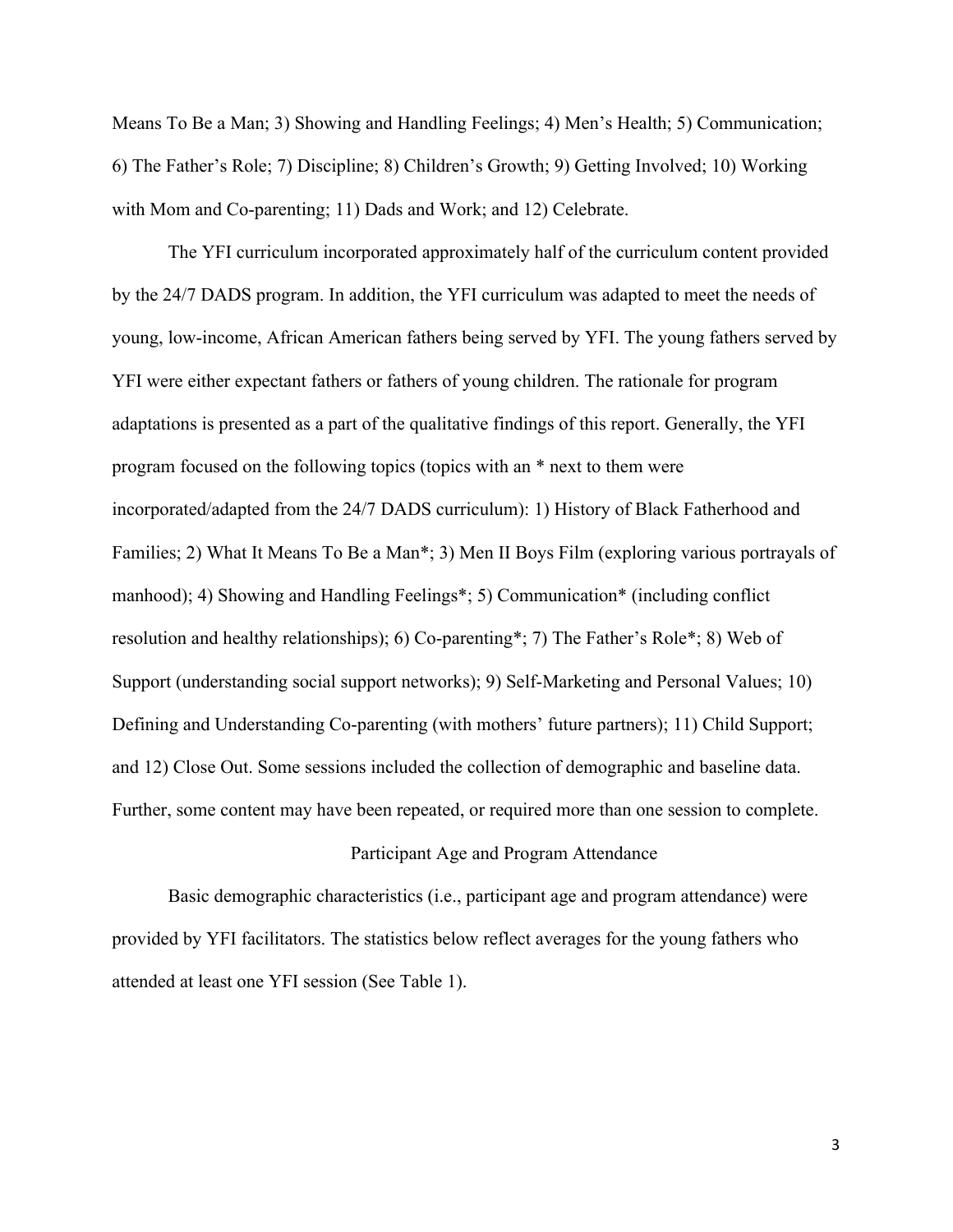The average age of young fathers at Excel Academy (EA) was 18.62 years ( $n = 16$ ;  $r =$ 16-21). Similarly, the average age of young fathers at Ombudsman Educational Services (OES), for the AM and PM programs combined, was 18.00 years ( $n = 16$ ;  $r = 16-19$ ).

#### **Program Attendance**

At EA, 18 out of 20 young fathers who were registered for YFI attended at least one of the 20 sessions offered. Weekly sessions at EA had an average of 5.85 young fathers in attendance. Young fathers at EA on average attended 6.55 sessions ( $n = 18$ ; range = 1-17). Nine of the 18 young fathers attended at least six or more (approximately one third) of the 20 offered sessions.

For Ombudsman Educational Services' (OES) morning program, 13 out of 27 young fathers who were enrolled in YFI attended at least one session. Group sessions averaged 4.06 young fathers in attendance each week. Young fathers in the OES AM group attended an average of eight sessions ( $n = 13$ ;  $r = 1-12$ ). Five of the 13 young fathers attended at least five or more (approximately one third) of the 16 sessions offered. For the OES afternoon program, attendance records are available for nine sessions. All nine enrolled participants attended at least one session. Young fathers in the OES PM group attended an average of 2.67 sessions ( $n = 9$ ;  $r = 1$ -9). Four of the nine fathers attended three of more (approximately one third) of the nine documented sessions. Weekly sessions had an average of 2.56 young fathers in attendance.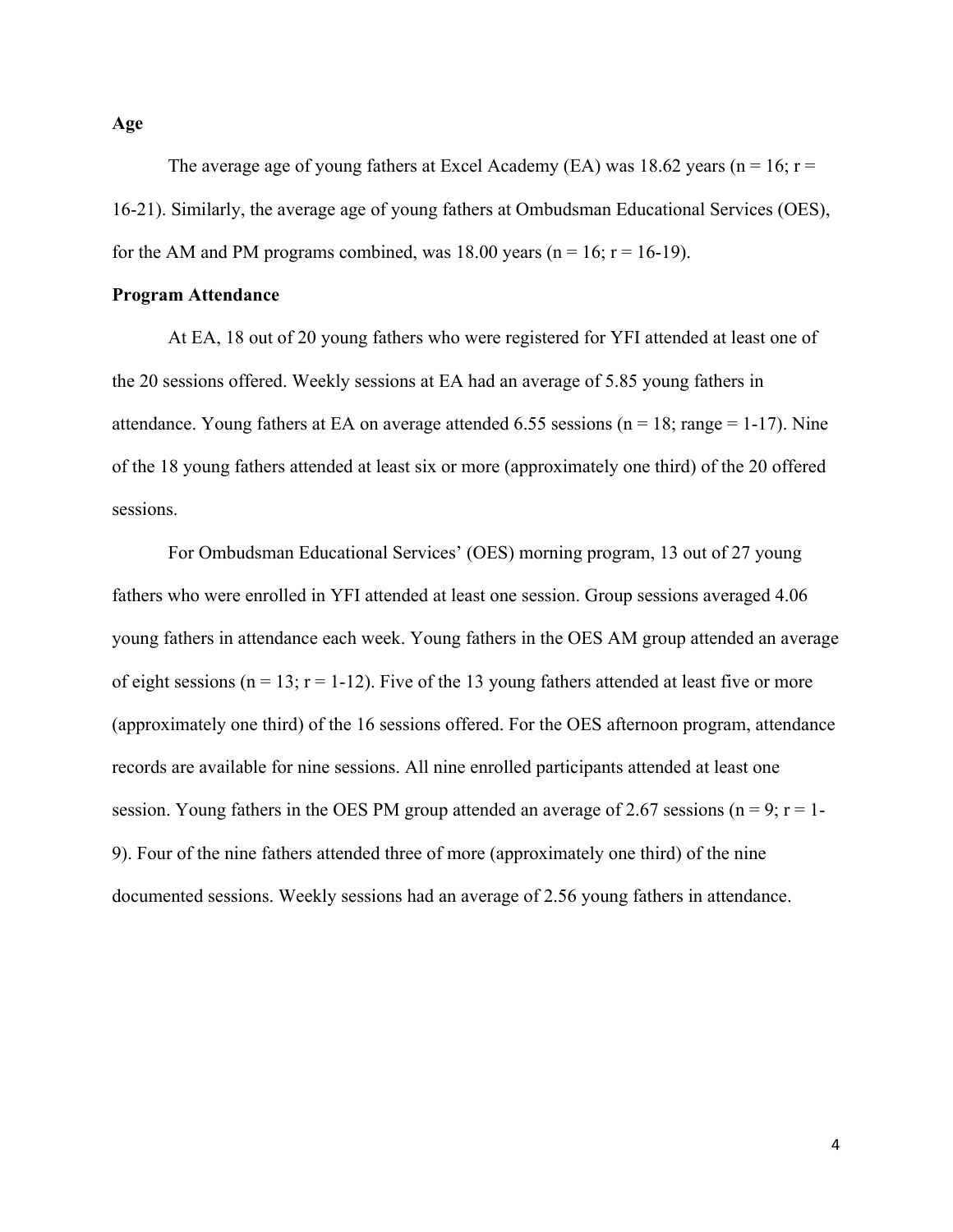|                             | EA            | <b>OES-AM</b> | <b>OES-PM</b>       |
|-----------------------------|---------------|---------------|---------------------|
| Average Age*                | 18.62 years   | 18 years      |                     |
|                             | $n = 16$      | $n = 16$      |                     |
|                             | $r = 16-21$   | $r = 16-19$   |                     |
| Average Size of             | 5.85 fathers  | 4.06 fathers  | 2.56 fathers        |
| <b>Weekly Sessions</b>      | $r = 2 - 11$  | $r = 2-9$     | $r = 1 - 6$         |
| Average # Sessions Attended | 6.55 sessions | 8 sessions    | 2.67 sessions       |
| by Fathers                  | $n = 18$      | $n = 13$      | $n = 9$ ; $r = 1-9$ |
|                             | $r = 1-17$    | $r = 1 - 12$  |                     |

Table 1. Age and Attendance of YFI Participants by Site

\*OES AM and PM program data are combined.

### Focus Groups and Individual Interviews

Qualitative data were derived from five focus group sessions (i.e., group interviews) and three individual interviews conducted by an external evaluator (and author of this report). Focus groups sessions were the primary source of qualitative data collected and were conducted with three student groups (also referred to as YFI participants or young fathers), two staff groups, and the one dyad of YFI facilitators. Individual interviews were utilized to accommodate staff at one site who could not participate in the group format due to scheduling constraints. A total of 27 people participated in the qualitative interviews across both sites: 15 students, two YFI facilitators, and 10 staff persons. YFI fathers who participated in the focus group sessions were predominately African American, with the exception of one Caucasian and two Hispanic participants. YFI fathers who participated in the focus group sessions had various levels of exposure to the program. Some had attended the majority of the YFI sessions, whereas others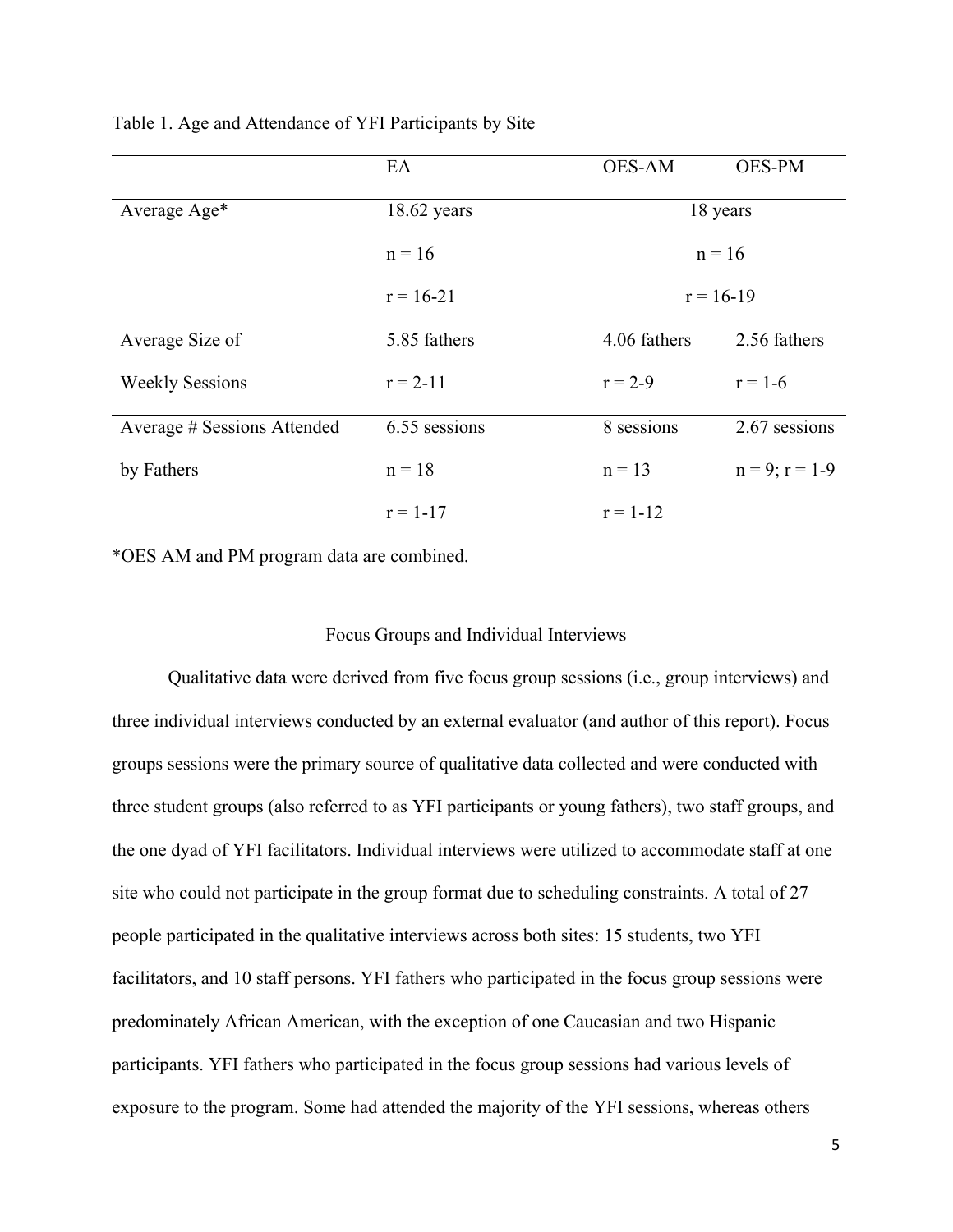had only attended a few sessions. School personnel were both male and female; and black and white. School personnel included social workers at Ombudsman Educational Services (OES); as well as teachers, staff, and school administrators at Excel Academy (EA). In order to participate in the interviews, staff had to have relatively regular contact with YFI participants. Staff and YFI participant interviews ranged from approximately 10 minutes to 35 minutes (shorter interviews were generally individual interviews), and the interview with YFI facilitators lasted 82 minutes.

A semi-structured interview guide, developed a priori, was utilized to guide each interview (See Appendices A, B, and C). Each interview was recorded. Recordings were reviewed numerous times and detailed notes were taken in order to systematically identify emergent themes and key summary points across interviews. Interviewee quotes are included, in the vernacular in which they were spoken, in order to illustrate key summary points and themes reported in the qualitative results. Names and school affiliation have been intentionally omitted, and all school personnel are referred to as "staff" in order to maintain confidentiality. Both staff and the young fathers were informed that their responses to all evaluation questions are confidential; that is, YFI facilitators would not have access to audio tape recordings or be able to match comments to individual participants. Several key summary points emerged from the interviews and often represented themes across all participant types (i.e., staff, YFI facilitators, and YFI fathers). These key points and themes are discussed below.

#### **A Good Program Overall**

As a theme across all interviews, the students, staff, and facilitators overwhelmingly noted that YFI had a positive impact on the young fathers they served. When reflecting on the value of the program, one staff person noted, "These young men, they've been reached." Another staff person stated, "there's a sense of pride in the fatherhood that I've seen sort of emerge a little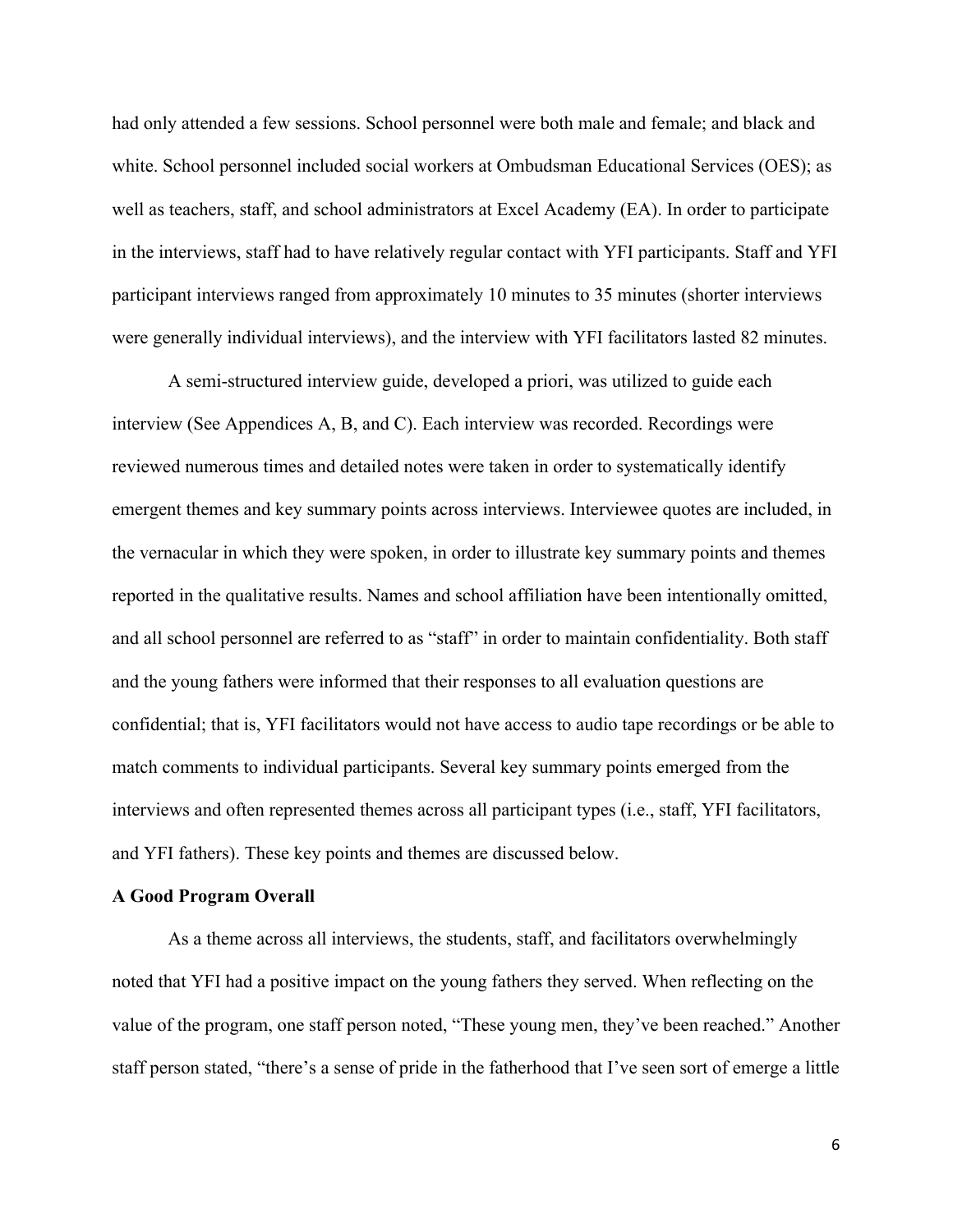bit." A third staff person observed a sense of camaraderie and comfort among the fatherhood group and stated,

> …they had a great time in here whenever they were here…they were engaged, laughing, sometimes they were even having arguments…and just being real, it seemed like, with each other. …I was never in a session, but I got the sense that they developed a level of comfort among the students to just be able to share…

The students (i.e., young fathers) described several reasons why they enjoyed participating in the program. They noted "we had good conversations," and that they enjoyed the "creative discussions" and the nonjudgmental atmosphere which allowed them to speak freely about their experiences and feelings. One young father noted that he liked having a place to express his feelings and doing so felt "like a brick [was taken] off my shoulders." Many of the young fathers indicated that they appreciated the advice they received during the program. As one young father put it, "[the] advice was helpful toward me improving and being a better father… a better person." Similarly, when reflecting on the impact of the program, another young father stated, "it had helped me to … [think about] what was the bad things and what was the good things I was doing as a…father? I know that the good things I was doing, I continue to do that and the bad things, just switch it around…."

Young fathers reported that they looked forward to participating in the program each week. Part of their appreciation for the program resulted from having a program specifically targeted toward fathers. As one staff person noted,

> …The young men, they've really expressed how much they appreciate the fact that it's a group targeted, directed towards them because they said so many other things are targeted towards the females and towards the mothers …. That they appreciate something that's targeted toward them, specifically molded and targeted toward their interests and their needs and what they care about.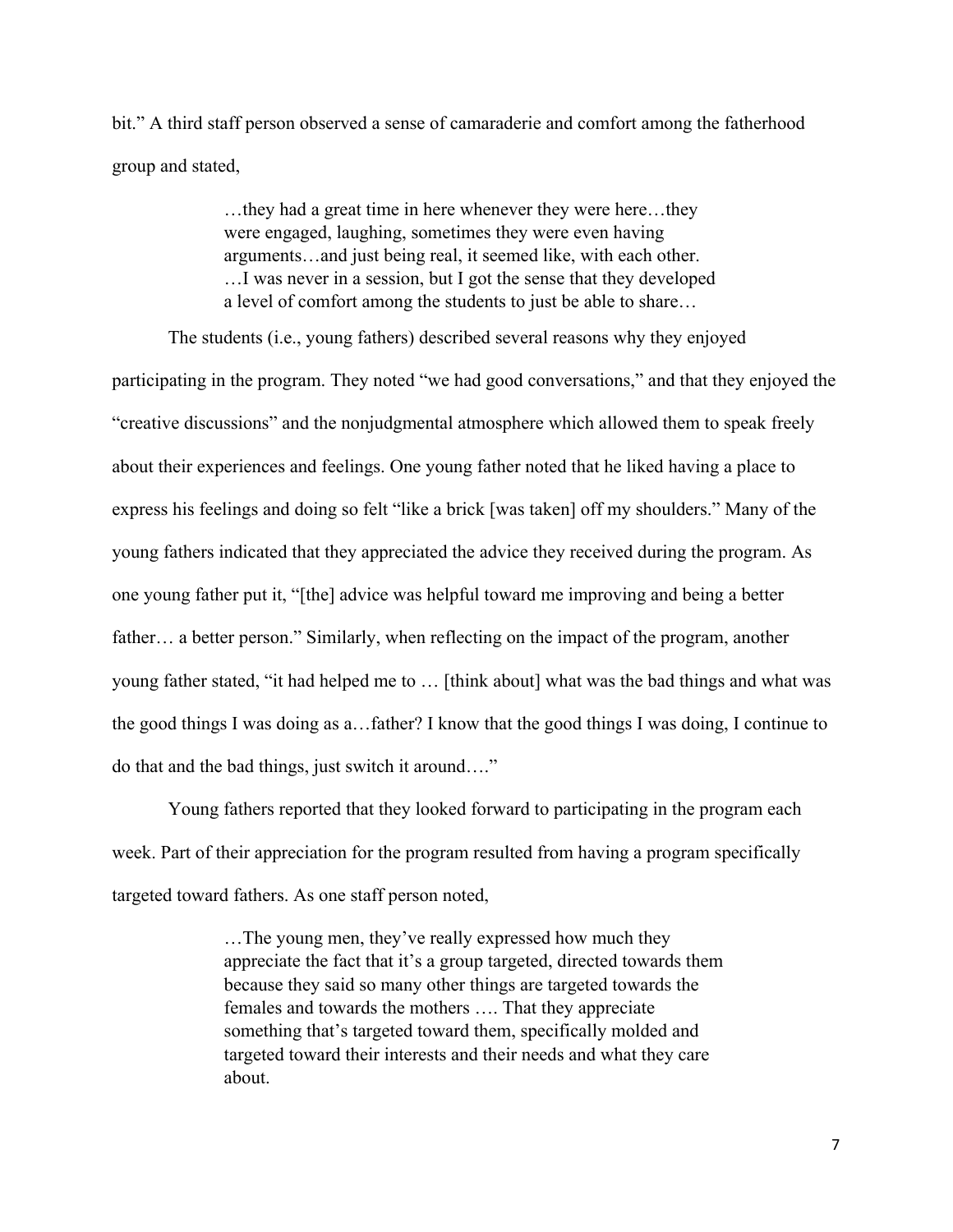Finally, when asked, the young fathers largely indicated without hesitation that they would recommend the program to family and friends. Some indicated that, if given the opportunity, they would participate again.

#### **Positive Relationships with Facilitators**

The positive quality of facilitator-participant relationships was discussed as an important program component. The young fathers as well as staff observed that the facilitators were reliable, consistent, positive, trustworthy, and served as a role model for the young fathers. Young fathers reported feeling like the facilitator cared about them, was sincere, and wanted to be there (as opposed to being there for a paycheck). Young fathers indicated that they felt inspired and grateful for the facilitators' involvement in the program. This is exemplified by one participant who stated, "This program is good…because he inspire us to be good fathers." Another young father stated, "…he gave us his time to come tell us how to be a better father, and he come, we do a little program and he bring us food…" A third young father indicated his gratefulness by stating, "He taught me some things that I didn't know, that I've become better at doing, that I thank him for being in this program."

The importance of having someone that the young fathers could relate to was also reinforced by staff's reports. As one staff person stated,

> So that they can really have conversation with men, not just any type of men, just men that's married, they probably haven't seen that. They probably never seen a man that still pay child support, that still be in the household taking care of the bills…. They need to understand, it does exist.

Another staff person noted the rarity of men serving in this role in the school system. This staff person noted,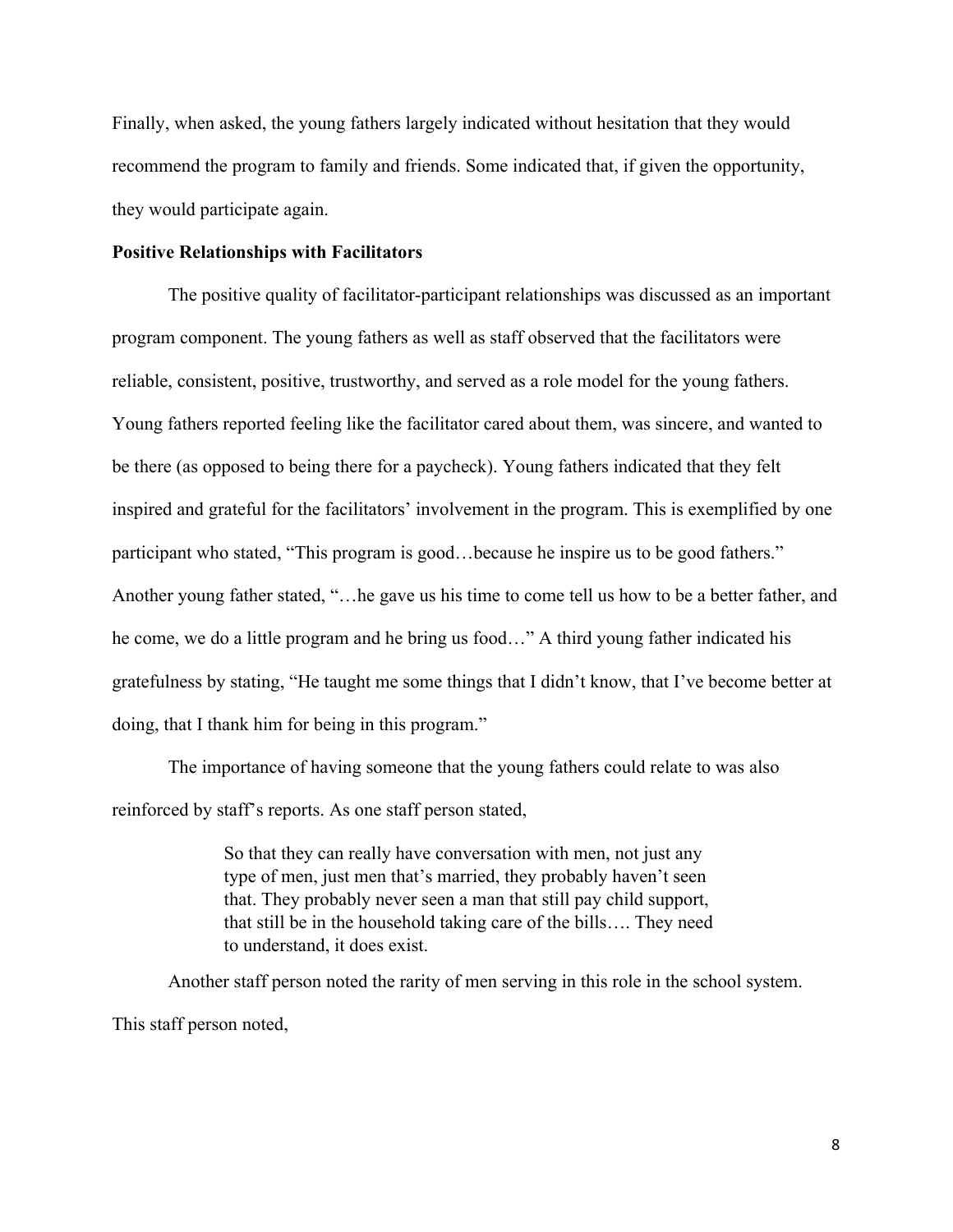…It's our only group run by a man…it's nice to have that…male role model who's also a father…his kids are older so he's raised them and can…walk them through that experience…

This was echoed by a young father who said the facilitator was "giving us man to man advice." Similarly, another young father described it as follows, "I like that someone was willing to come and talk to us as [a] man… basically giving us more knowledge about how to be a father." Giving credit to the facilitator for the youths' success, a staff person noted, "He changed lives, he turned some rough kids into some young mens."

*Lack of Father Figures.* Students, facilitators, and staff largely agreed that the facilitators' presence and commitment served to counter the largely lacking presence of fathers and/or positive, male role models in the young fathers' lives. Though a few of the young fathers noted that they have positive relationships with their fathers or father figures, others experienced anger or resentment towards their own fathers who had been (and may continue to be) largely absent during their formative years. Further, some had conflictual relationships with residential step fathers or other negative influences. For example, one father noted that "there's people who aren't in any position to tell you how to raise your child. They're not doing what they're supposed to do." For some of the fathers, these experiences influenced their own aspirations as fathers; that is they wanted to "do things differently," or wanted to be there for their child because their own father wasn't there for them. A staff person indicated that the program was "teaching you how to be a man…." which was necessary because,

> A lot of our guys, you know, they've been in jail, incarcerated several times and nobody never taught them, they haven't guided them, and I think, this program is guiding, you know…they need hands-on, they need discipline, they need structure, and that's what the fathers' program is doing.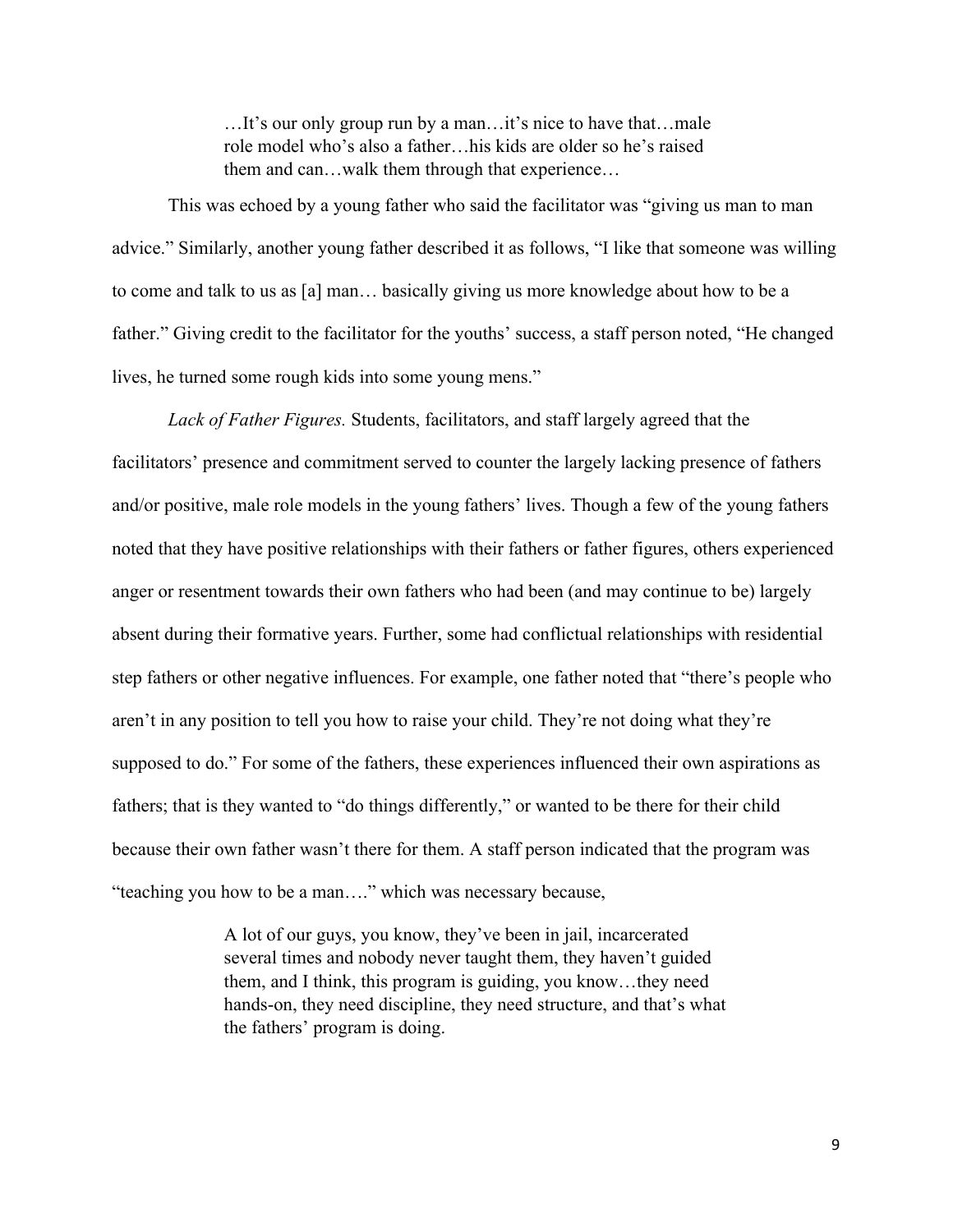#### **Participants' Perceptions of Program Content**

This section largely reflects the young fathers,' rather than staff members' or facilitators' perspectives about program content for two reasons. First, the majority of the staff were not able to speak about program content, as they were not involved in the program sessions and, with the exception of one, did not review the curriculum. Second, YFI facilitators provided very detailed comments about the session topics which are included in the Lessons Learned section of this report due to their focus on the need to adapt program content to meet the young fathers' needs.

Overall, the young fathers indicated that the topics discussed during the program were both relevant and appropriate. One young father stated, "Everything that we talked about was [good]." Young fathers were able to recall at least several curriculum topics and most young fathers reported several topics that stood out as particularly relevant and useful. These topics included conflict resolution, co-parenting, dealing with child support, and responsibility. Regarding conflict resolution, one young father recalled a conversation in which he was encouraged to prevent arguments and conflict with his child's mother. This was important to him because preventing conflicts was associated with spending time with his daughter. He stated,

> [the facilitator] was telling me like what to do, like, if I get in an argument with my baby mama, how to block that out, [what to do to] stop that stuff from going farther than what it is…like she'll get mad and then probably don't want to let me see my daughter. Try to prevent that from happening. Stop that before it start.

His peer added,

if you're not with your …[child's mother] still have a relationship with her, a friend relationship, so you can more connect with your daughter so they won't…[say you]…can't see your daughter because we're not together…have a good friendship with her…tell her, cause you're friends I just want to be there for my daughter…

The statements above emphasize a child-focused perspective, the importance of being a

responsible father, and fathers' desires to spend time with their children. This was further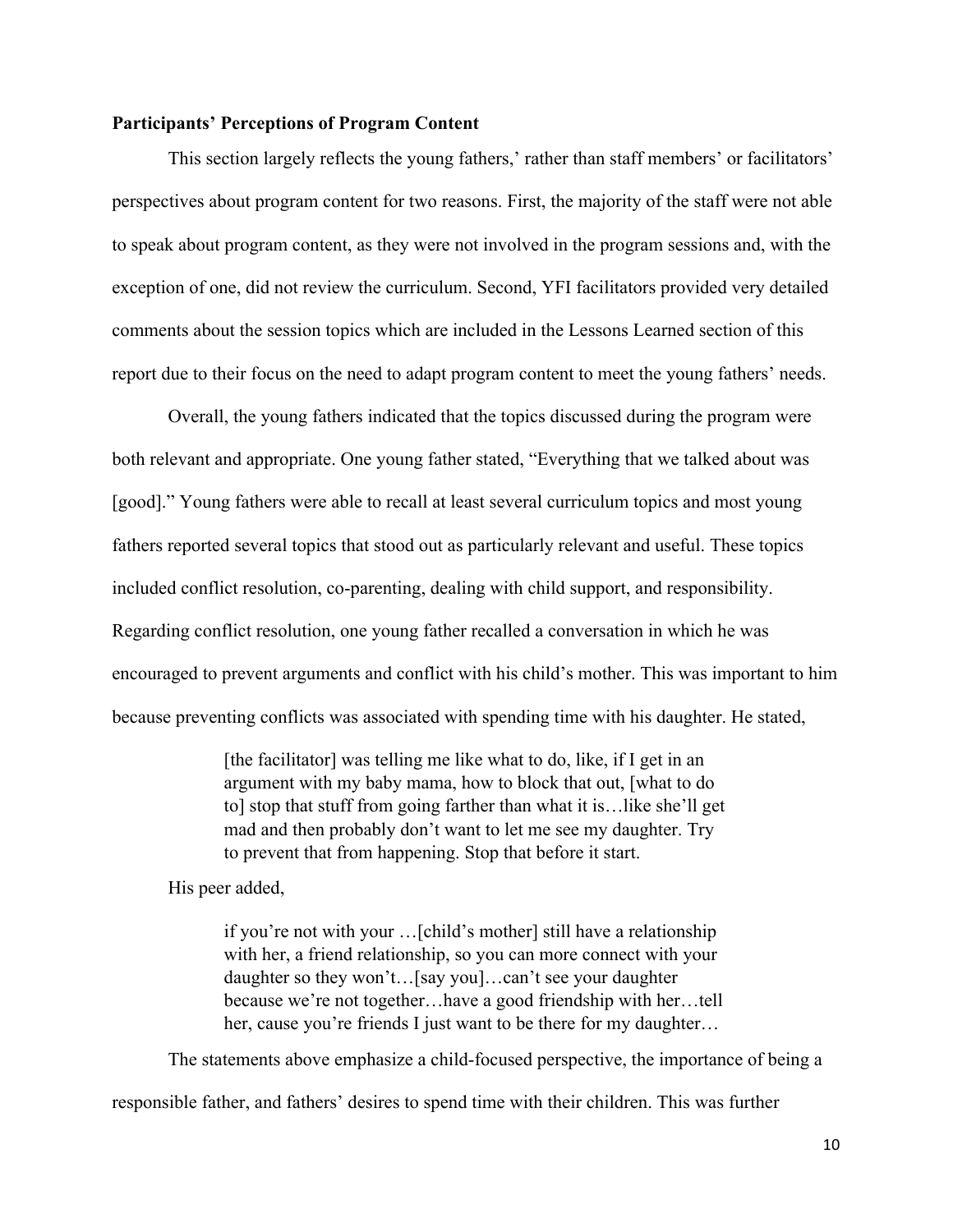emphasized by other fathers who made statements such as, "instead of spending money on your kids you can spend more time with them," and "communicate with the child, do our baby know us, do they respond to us?" Regarding child support, fathers remembered receiving advice to enroll their children on their health insurance plans. Young fathers discussed the importance of understanding child support laws, the consequences of not paying child support, and the value of caring for a child outside of the formal child support structures. The young fathers expressed appreciation for interacting with a guest speaker, an older father who had experience with the child support system. Regarding responsibility, fathers stated that they learned, "how to carry yourself as a man;" and "how to be around your child." One young father gave more details about his notion of responsibility which includes,

> …taking care of myself and my child, responsibility…for one I know like finishing school, and then as far as me taking care of my child, work, and then still seeing my child, so being around and everything.

Many young fathers also recalled a documentary which they considered influential, "Men II Boys." They felt they benefitted from the advice the men in the video provided to younger males. Young fathers recalled discussing additional topics, though not to the same extent as the aforementioned topics. Examples of these additional topics include discipline (i.e., "teaching kids right from wrong"), decision making, being a role model, and having patience. It is likely that the young fathers' focus on a few particular topics reflects challenges with school attendance; a topic which is discussed in more detail under the "Lessons Learned" section.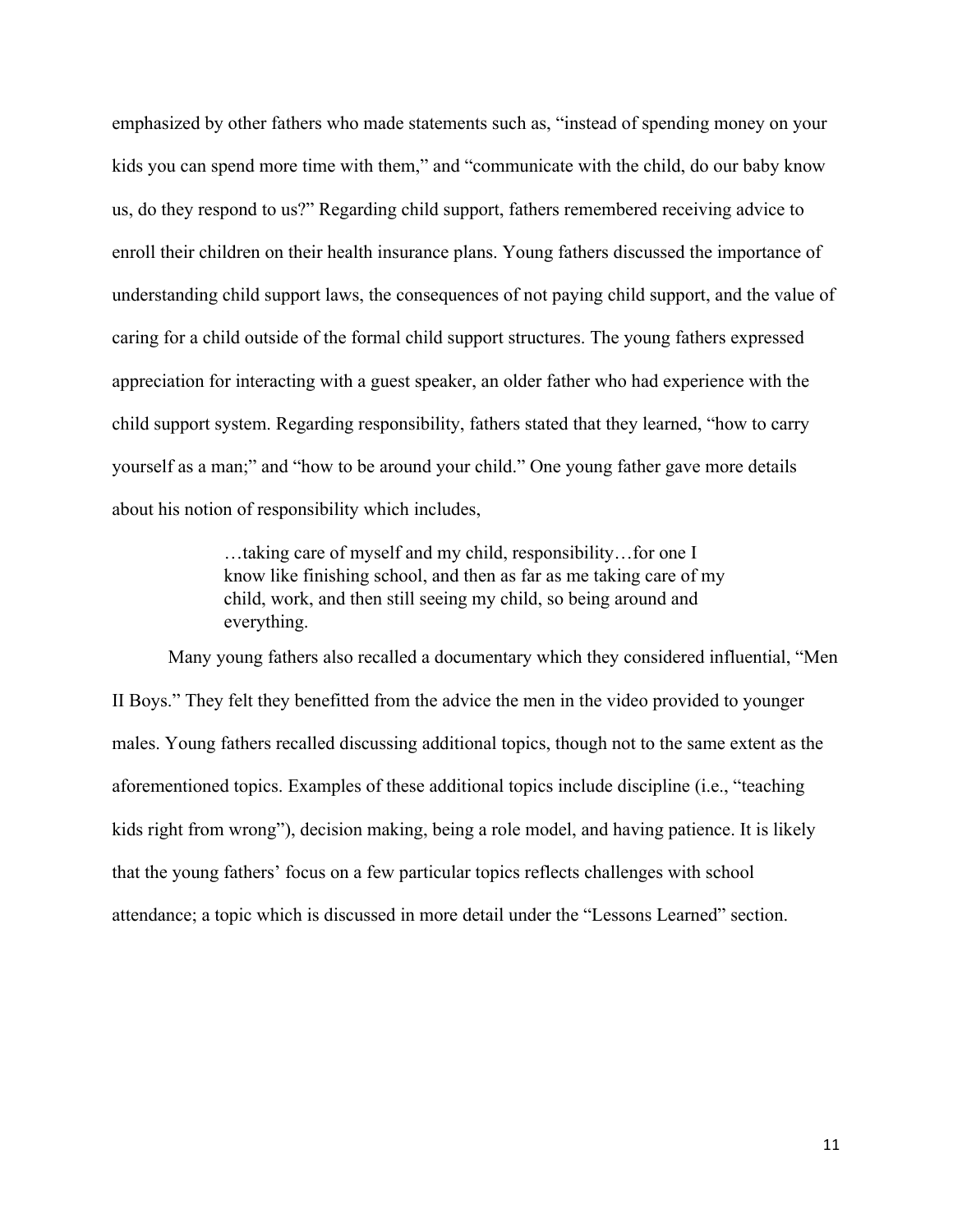#### **The Impact of the Program Extended Beyond Fatherhood**

Though the staff were not able to speak directly about the program content, they made observations about program impacts that extended into other areas of the young fathers' behaviors. Specific changes were noted with regard to fathers' improved behaviors, such as following directions, more appropriately receiving correction and feedback from adults, being less inclined to anger/fight, perceived increased attendance on programming days, and a change in attitude and language. One staff person noted that the young fathers' language and attitude toward their children's mothers became more respectful. He observed, "They went from 'man, that's my [b...h], that's my baby's mama' to 'that's the mother of my daughter, that's the mother of my son.'" The same staff person also indicated that the young fathers' critical thinking abilities increased. According to him, the fathers' new thinking process was similar to the following, "I'm a man, now I gotta start acting like a man. I gotta start speaking like a man. I gotta start thinking like a man 'cause I'm not just living for myself anymore, I'm living [for] somebody else." Several other staff persons speculated that some of the young fathers' attendance increased on programming days. As one staff person indicated, "Some come out…of their way to make it here. Like the young man who couldn't come this morning…he's trying to make it here this afternoon to make it to the group, and to school." The same staff person also spoke about another young father in the program whose behavior and attendance improved. Though she noted the youth also had additional support through wrap around services, she thought his participation in YFI was an important factor contributing to his improved behaviors.

Beyond improvements in the young fathers' behaviors, staff at one location also stated that the fathers in the program had a positive impact on their peers. They noted that the young fathers' peers observed the changes in the young fathers which inspired them to do better as well.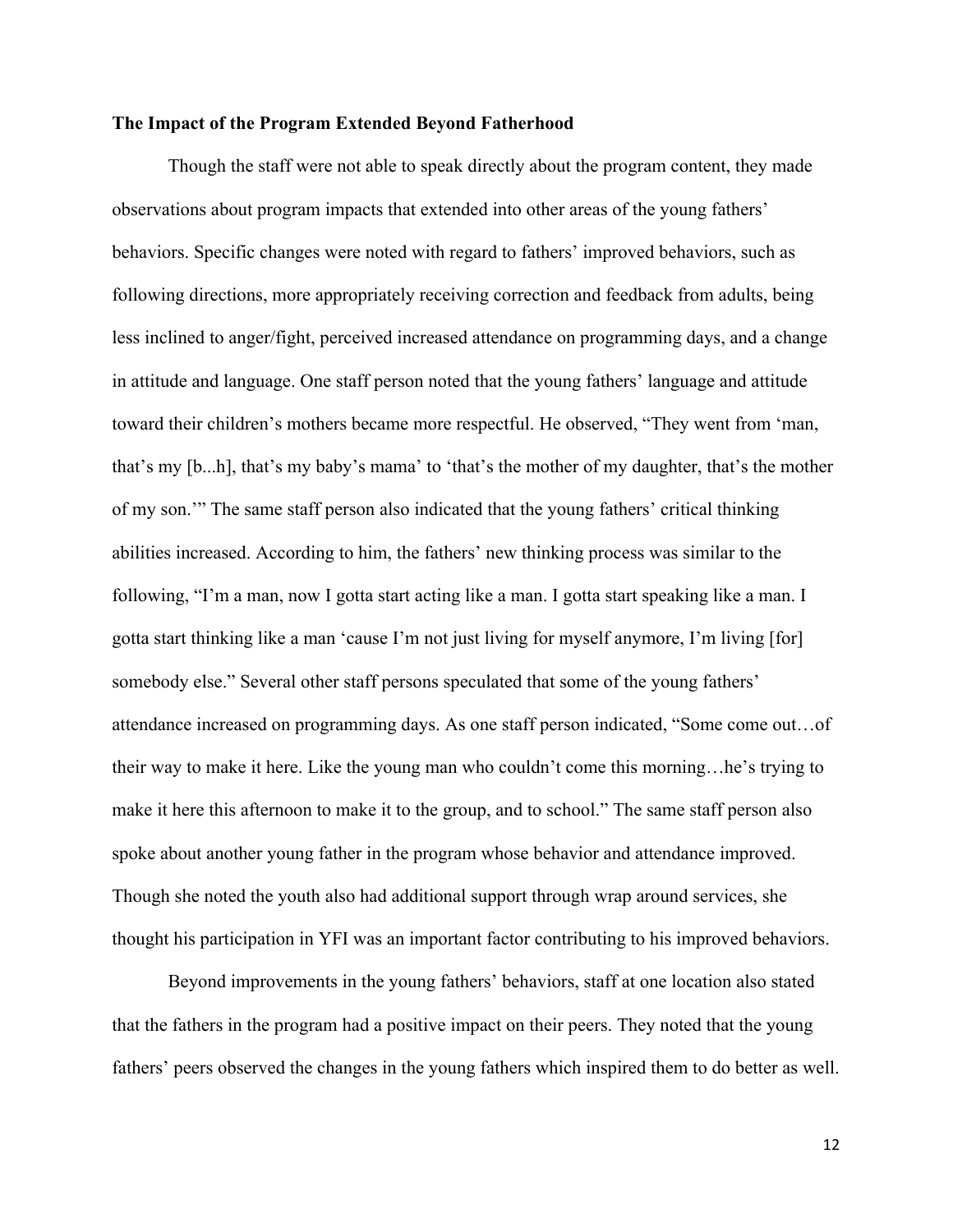At both sites, staff noted that non-fathers became interested and began to ask questions about the content and nature of the program. Some staff and the YFI facilitators indicated that there were a few instances in which non-participants attempted to "sneak" into the program. This observation was supported by a staff person who reported,

> …the other young men in the school… see this group of young men meeting consistently, every week, they have some pretty good food, and so there's been issues where other young boys that's not fathers, they wanted to go in there. And I don't want to say it's just for the food, I want to say it's because they see it's more like a brotherhood kind of thing….they wanted to be a part of it.

One staff person summarized the positive impact the young fathers were having on their peers by stating, "… [the] young men involved in the program are definitely becoming, kind of, the role models for the other students in the school."

#### **Suggested Program Improvements**

As noted previously, there was an overwhelming sense of enthusiasm among the young fathers, staff, and facilitators regarding the usefulness and impact of YFI. Many noted the program was appropriate and relevant in its current state. In response to questions about how the program can be improved, young fathers often made positive statements about the program. They said things such as, "…we talk about everything that we're supposed to talk about as in being a father," "everything was, it was alright," and "I love the whole program." One young father stated, "[you] can't criticize someone that's trying to help you." Reflecting on the young fathers' responses to the program, one staff person noted, "I haven't really heard any complaints."

*Increased Time for and Integration of Programing.* The high levels of overall satisfaction with the program were evidenced by young fathers' and staff members' stated desires for longer sessions or increased contact with the facilitators. One young father stated, "What I like the least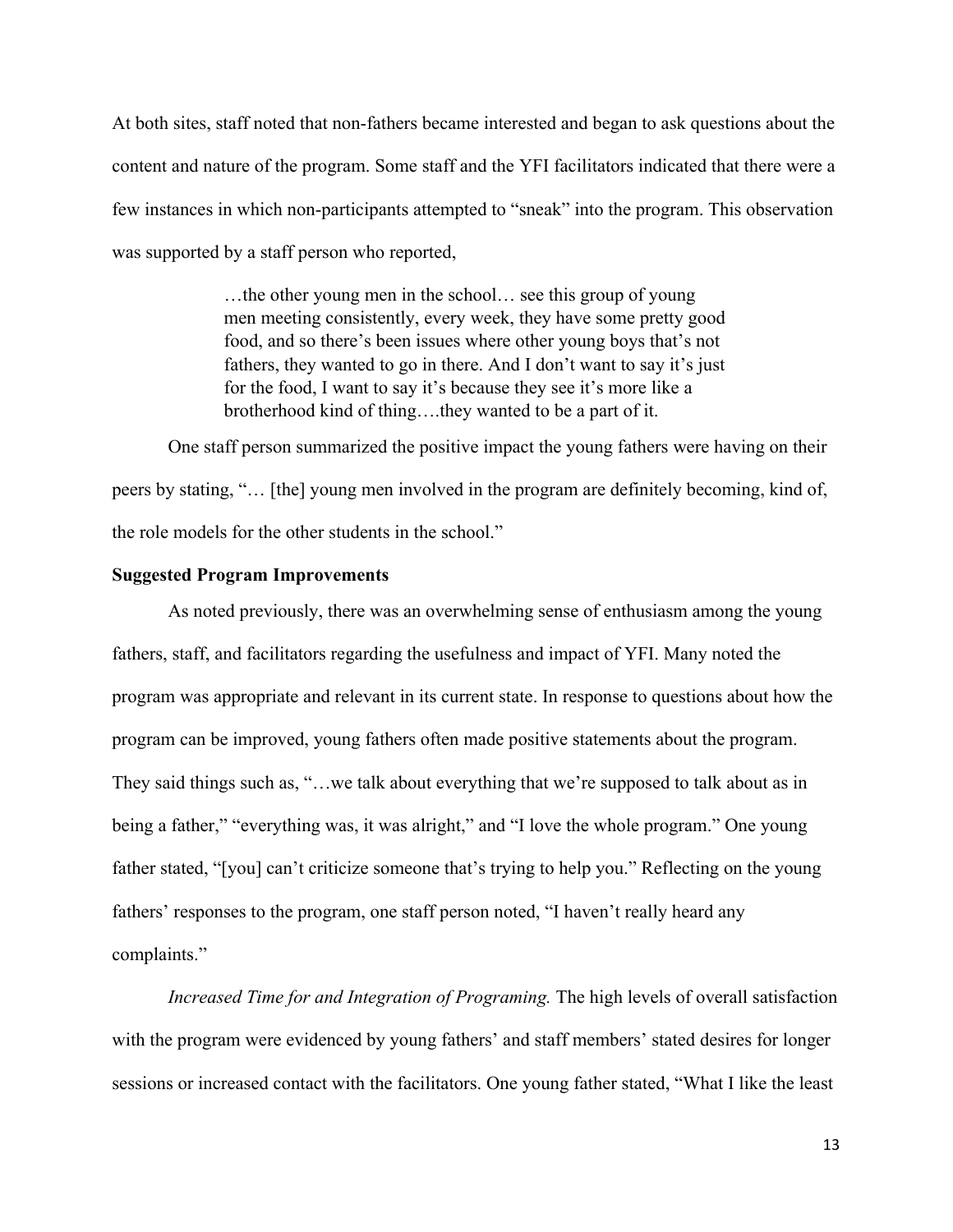is the one hour, we should have like an hour and 30 minutes instead of like an hour…cuz I'm not done expressing …how I feel." Another young father suggested, "The group should be twice a week." Similarly, a staff person suggested, "Maybe instead of 16 weeks it can be 22 weeks." Increased program time was the most endorsed suggestion with regard to program improvements. The subsequent suggestions were each only suggested by one or two persons.

*More time on particular topics.* With prompting, a few fathers indicated their desire to spend more time on a few topics in particular. The topics were related to fathers' versus mothers' rights to children; that is, better understanding why mothers relative to fathers apparently have automatic legal rights to the child. Another young father wanted to have more discussion around the influence of mothers and fathers on their children. Specifically, he had questions around whether or not women can raise male children without the assistance of fathers, and he asked, "Are men much different than women in raising a child?" Finally, one young father wanted to talk more about the reasons that parents separate and the effect the separation and subsequent relationships have on children.

*Off-campus Activities and Outings*. Though not a current component of the program, facilitators report that they have considered the possibility of adding off-grounds activities to the program. This, however, comes with some logistical challenges as programming is conducted during the school day. Therefore any potential activities with the young fathers would need to occur during non-school hours. Further, facilitators indicated that there's future potential to add some "engagement" sessions in which fathers, mothers, and children are engaged in some healthy activities together. One future idea proposed by facilitators included a close out session in which the YFI participants, their children, and the mothers of their children are invited to attend. The idea of outings was met with mixed responses by the young fathers; some of whom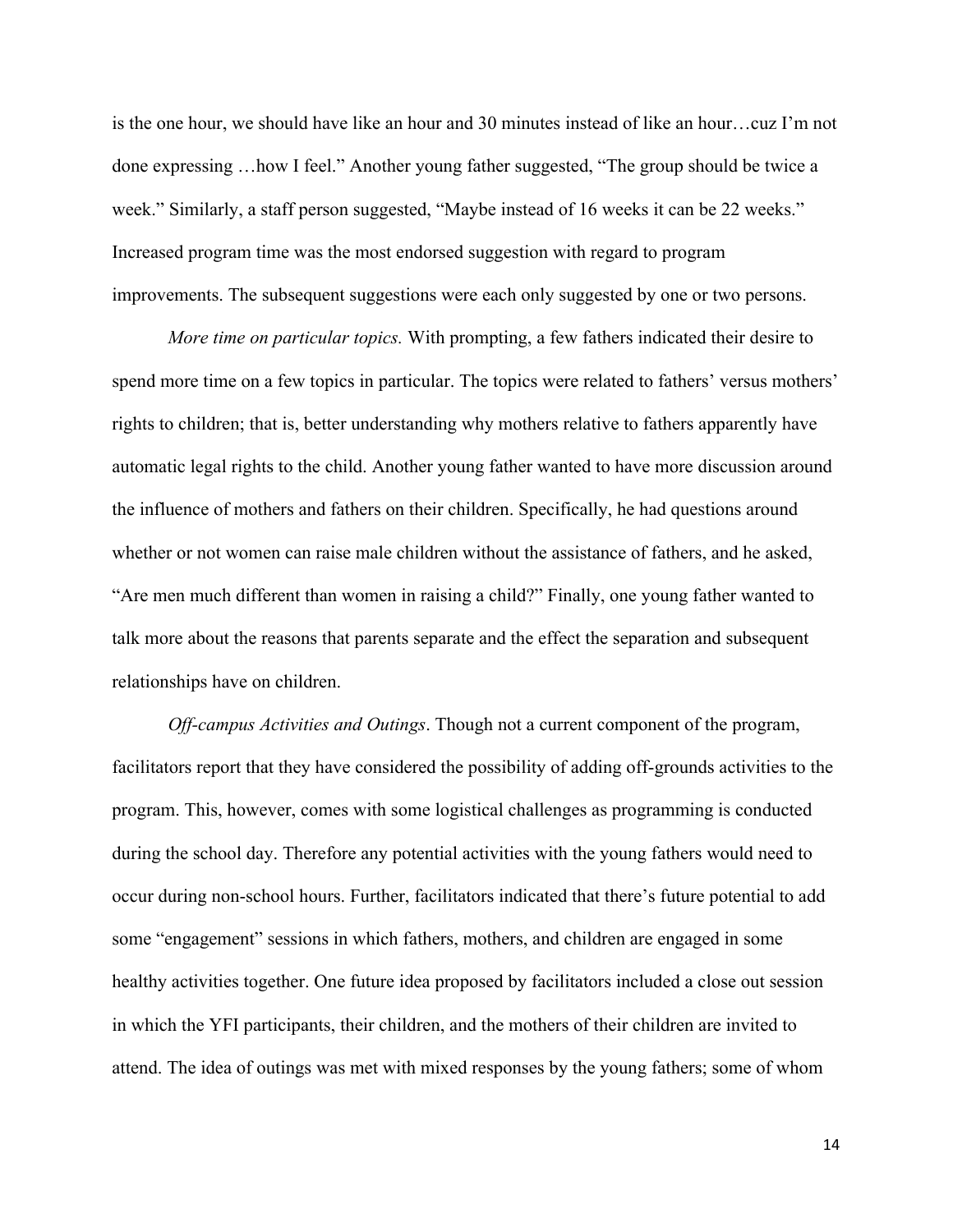welcomed the opportunity to spend time during the program engaged in father-child activities (that perhaps the mother could also engage in). In contrast the idea did not appeal to others, particularly those who felt they "had other things to do," were busy, or had conflictual relationships with their child's mother. Those that were interested suggested outings such as bowling, skating, and a trip to the "buffet."

#### **Lessons Learned**

This section primarily incorporates the reflections of the YFI facilitators who had intimate knowledge of program planning and implementation, and talked extensively about the lessons they learned as a result of implementing YFI. Where appropriate, a few staff observations are included to support facilitators' observations, statements, and assessments. Some of the lessons learned were addressed during the delivery of the program and some represent considerations for future programming.

*Need to Adapt the 24/7 Dads Curriculum*. As noted in the program description, the NFI's 24/7 Dads curriculum was adapted by YFI facilitators based on their assessment that the original 24/7 dads curriculum was "way too dense" for the young fathers served by YFI. The facilitators further noted a need for the program to be more culturally and contextually relevant to the predominately African American population being served by YFI. Concerns about the 24/7 Dads curriculum were echoed by one staff person who briefly reviewed the curriculum and wondered about the relevance of some of its components. She stated,

> I looked at the curriculum, and I don't know how strictly [the facilitator] follows it. Sometimes I wonder if it's the most applicable to our students. Sometimes I think it's a little more geared toward older fathers…it just seemed a little generic so I don't know if our population of students would be able to, and I don't know how, like I said how strictly he follows it…I think he likes to bring in, like I know he has brought in videos and I think he tried to bring in things that are relevant to them.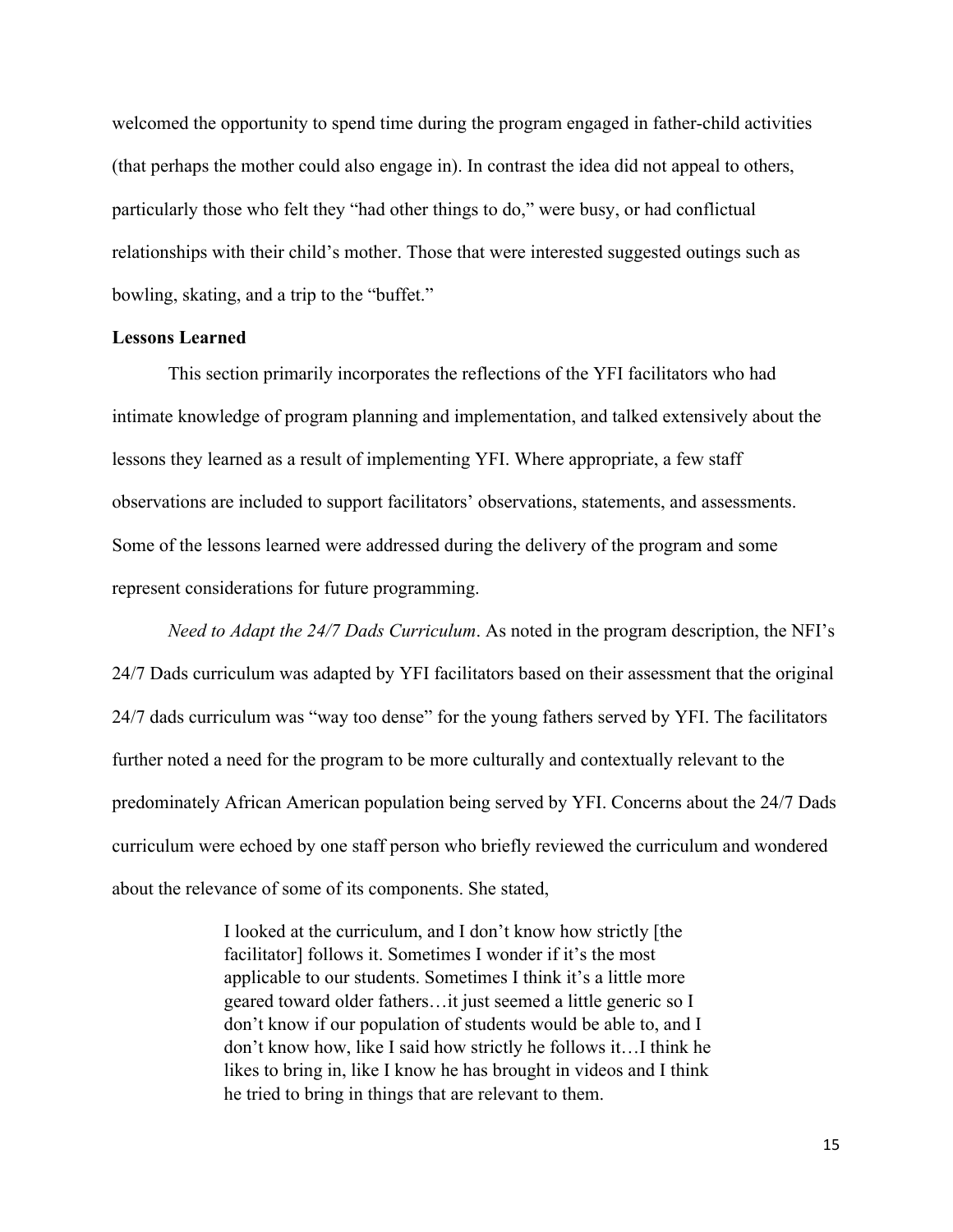The facilitators initially began implementing content from the 24/7 Dads workbook, yet discontinued its use around Session 6 (The Fathers' Role) and began to incorporate additional curriculum as described in the beginning of this report under the Program Description heading. The new materials were derived from a number of sources such as the Sankofa Development and Educational Manual for Fathers, as well as videos and other handouts the facilitators have used in previous work with men and fathers of color. As another adaptation, the facilitators implemented a "check-in" exercise called "PIES," which required each young father to begin and often close each session by identifying their Physical, Intellectual, Emotional, and Spiritual (PIES) status. The facilitators also implemented a means to manage group behavior which was adapted from one facilitator's previous work at the Chicago Youth Center. This simple strategy involved saying a random word, "four," which signaled the group to calm down or get back on track. Both facilitators and YFI participants implemented this strategy. Finally, the facilitators invited guest speakers, such as older African American fathers, to discuss topics such as child support and dealing with the court system.

*Flexibility versus Systematic Program Implementation.* The facilitators noted the importance of flexibility with regard to presenting and discussing program content. Though they prepared topics for each session, the young fathers sometimes showed up needing to discuss specific life experiences, circumstances, or subjects before they could focus on the planned topic for the day. The facilitators noted that the need for flexibility was a challenge to the consistency of program implementation both within and across sites. On any given week young fathers in different group sessions may have focused on different topics, which facilitators indicated, reflects reality. Stated differently, their challenge was to maintain flexibility by suspending curriculum when kids are "in a different place," while consistently implementing critical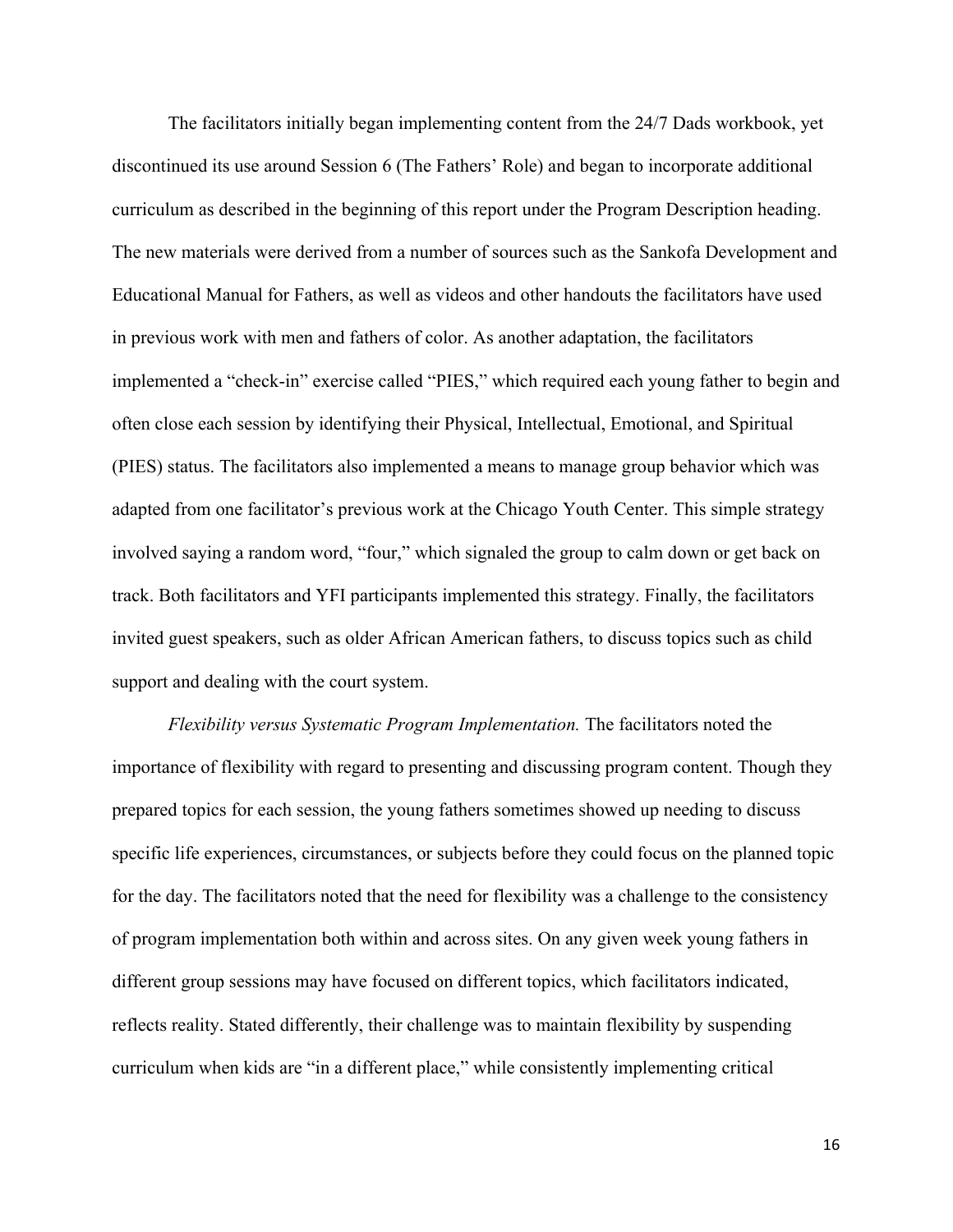elements of the YFI program. One facilitator noted that it was important to "let the kids drive the conversations sometimes—to let them own it." In one example, the facilitators observed that the young fathers,

> …were pretty assertive around the idea that they didn't need men… very assertive…and it's a kind of a hostility too, because it's [an] anger from them being absent, 'well the hell with you then…I can deal with it'…

In response to this observation, the facilitators incorporated a documentary called "Men II Boys." One facilitator explained his rationale for incorporating this documentary. He stated "it showed a bunch of men telling young men how to be men." As a result the facilitator observed that the young fathers "…started seeing men…. [and] themselves differently as fathers. The facilitator explained that as a part of the discussion around this video (and for all other discussions), "... we always tie in 'how you gonna be with your child?"

*Need for Greater Integration.* The YFI facilitators shared somewhat mixed observations about the degree to which the program was integrated into the school environment, yet both agreed greater integration would be beneficial. One facilitator wondered if enough was done to advance idea of the program with administrators and teachers. He wondered how to cultivate deeper relationships amongst the staff. The other facilitator agreed with this need yet felt that relationships between facilitators and staff, as well as awareness of the program, increased as the programs progressed. His observations likely reflected various informal interactions as relationships between the facilitators and staff were developed and strengthened over time. This is supported by the following comment from a staff person who recognized the opportunities afforded as a result of the positive relationships between the facilitator and the young fathers. She noted,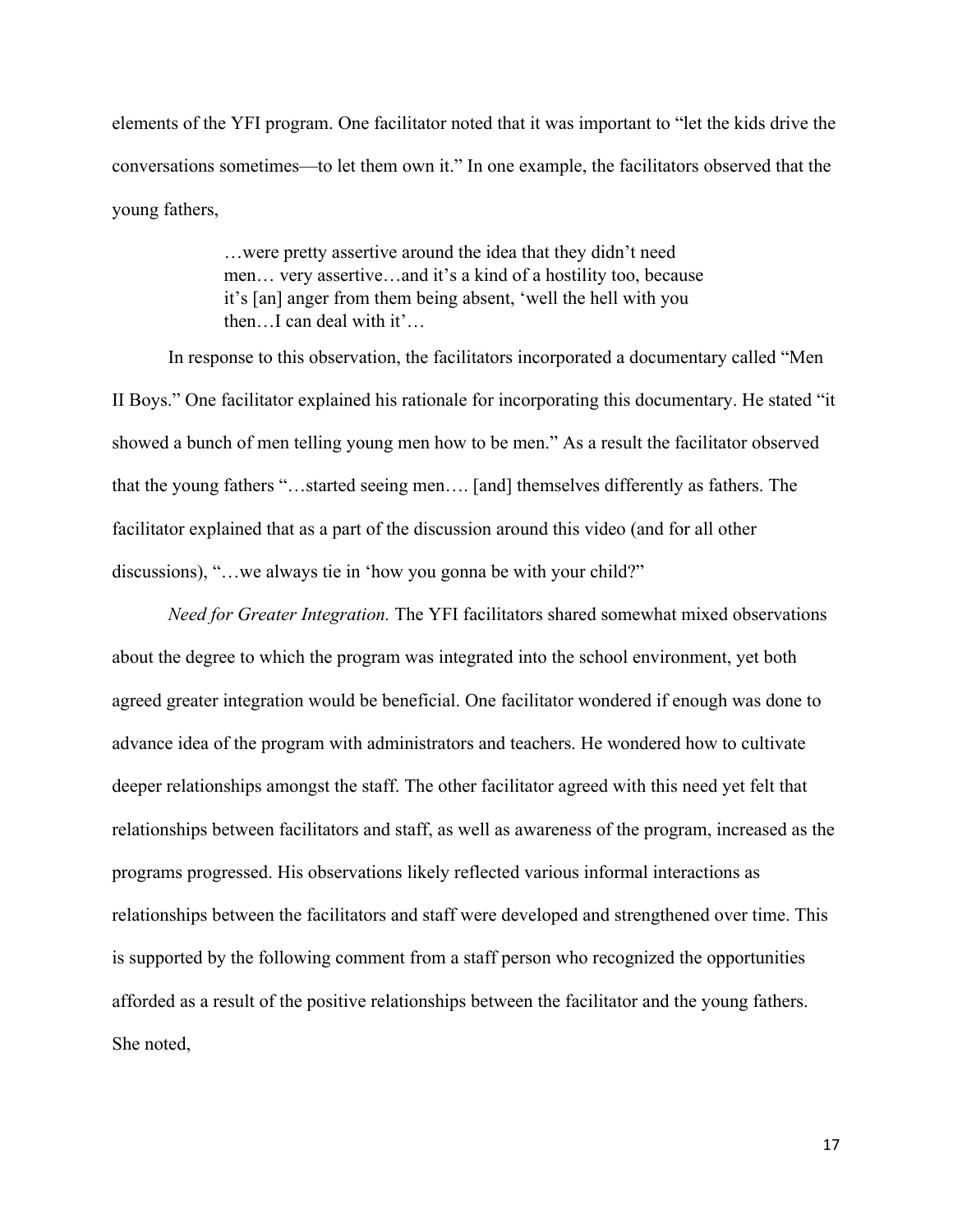In the school system…there's not a lot of men, especially African American men, and so one thing that I've actually relied on… even though he's not a staff person, he's been able to build those relationships with the young men…I've actually pulled him in on conversations that [I] may have to have with a young man student and he's been really open to it and the student has been very receptive to it.

Facilitators agreed that they need assistance from the school with tasks such as identifying and recruiting young fathers and assisting with the completion of paperwork such as pre- and post-test surveys. They speculated that YFI could be intentionally designed to become more integrated within the school systems. Facilitators could, for example, attend staff meetings approximately three times a year to introduce the program, provide information about the program curriculum and general updates about the progress of the program, and discuss ways that staff can support the program.

Similarly, a few staff persons also expressed their desires for the facilitators and/or program to become more integrated within the school system. Whereas the facilitators discussed their needs from the school, the staff expressed their needs from the facilitators. For example, one staff person suggested that the program could be extended to include a male staff person at the school who can be a source of support for the boys on non-program days. Some staff made suggestions based on their perceived needs of the young fathers, but also acknowledged their uncertainty as to whether or not their suggestions were already being implemented. One staff person wondered, for example,

> Is there a way to add an engagement piece so that you're following up with students on days that you're not here, um, and we're always looking for anything that can assist us with attendance. So if this group of eight students, you know, they can bring under their wing and mentor in more ways than just fatherhood, you know making a phone call, making sure they're in school, checking up on them.… It takes a community to raise a student, or a child.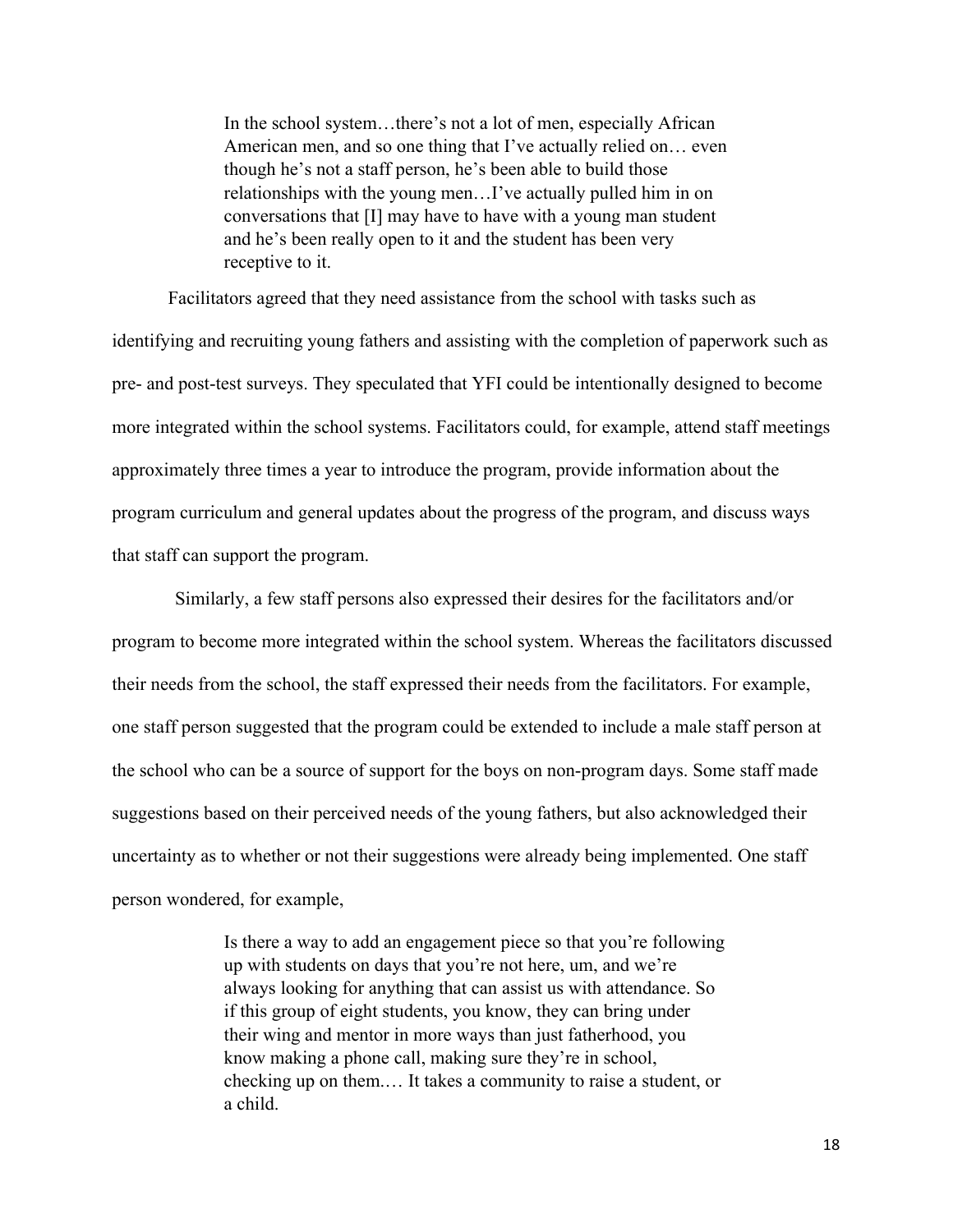The aforementioned suggestion reflects a challenge to the program mentioned by a number of staff persons and the YFI facilitators: school attendance. As one staff person noted, "it's a great program, the only problem is getting students to attend; that's getting them to attend school." Another noted that attendance is a problem at the school and that it affects YFI's participation rates as well. She qualified this by saying that when students come to school they almost always elect to go to the program. This notion was supported by a staff person in the other school who stated, "I know our school… attendance is an issue and we have students that come and go because we have open enrollment so we're constantly getting new students…" This person went on to reiterate, "it's coming to school that's the issue 'cause they're happy to go to the program."

*Pre and Post Test Concerns*. The facilitators' concerns about the appropriateness of the program materials extended to the pre- and post-tests that accompanied the 24/7 Dads curriculum. Facilitators questioned the usefulness of the provided measures, noting that the fathers did not take the surveys seriously and/or likely inflated pre-test scores. This observation was based on the comments made by YFI participants when they were filling out the pre-test surveys. One facilitator stated, "…cause the fathers, when they fill it out they [say], "yeah, I know [everything], I'm good on everything." The facilitator further speculated that the young fathers thought something to the effect of, "I'm just filling out paperwork, it don't matter what I say." Further, the facilitators expressed concerns that the likely elevated pre-test scores would leave no room for change on the post-test measure. They speculated that new pre- and post-test surveys should be developed to better capture the adapted material that was presented to the young fathers. Such surveys also needed to be worded in simpler terms to which the fathers could relate and understand based on their developmental and reading levels. When students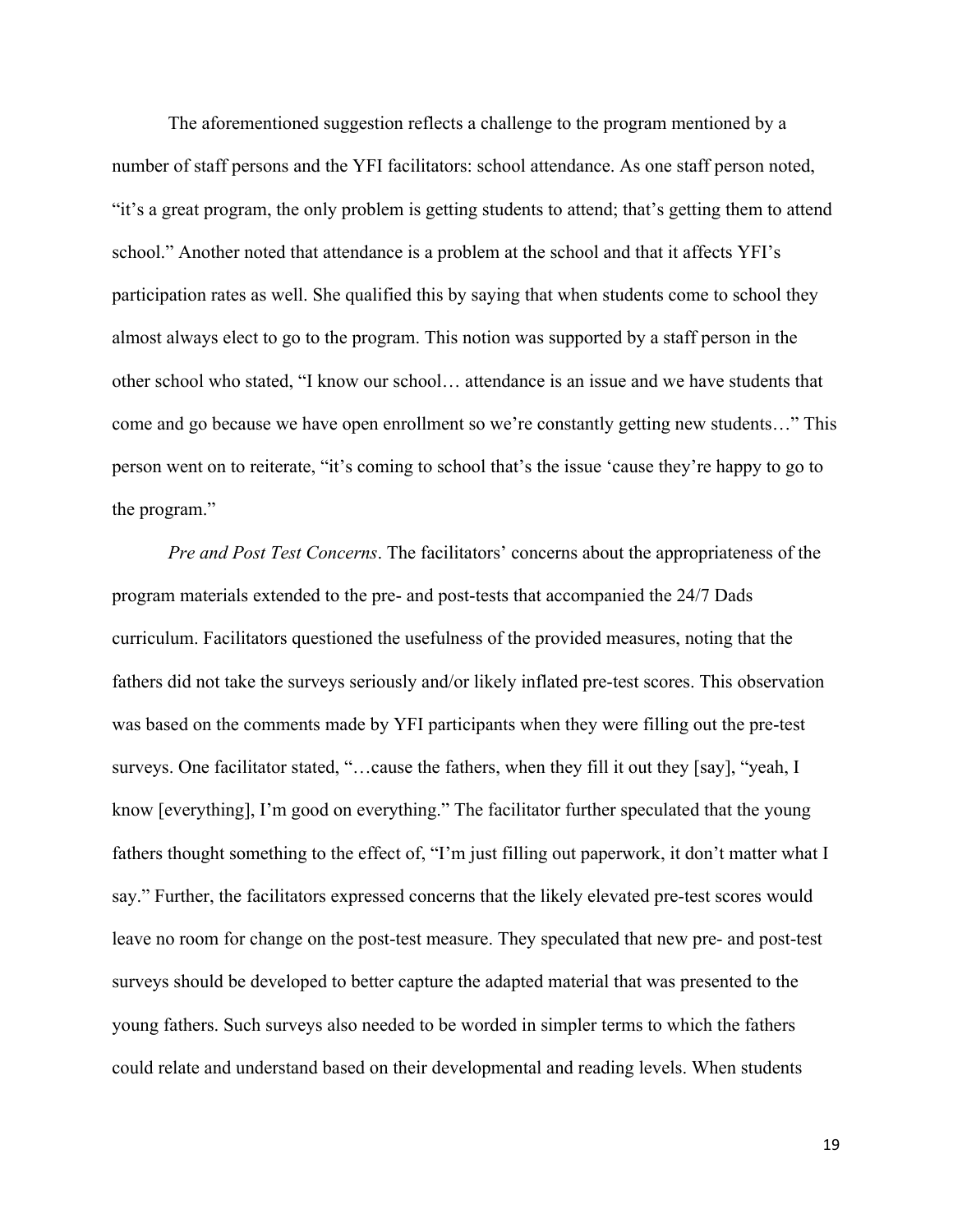were asked about the surveys only about one young father indicated that the pre- and post-tests were relevant and necessary. Several other young fathers noted that the measures were not relevant, that they didn't understand the purpose of them, or that, in hindsight, they didn't remember the measures that well. Finally, other factors likely affected the usefulness of the current pre-post survey data such as attendance, and the adapted curriculum. That is, the pre- and post-test surveys align with the 24/7 Dads A.M. curriculum, but may not correspond as well to the adapted program content that was presented by YFI.

*Broader Needs*. The facilitators had several additional thoughts regarding program improvements and the broader needs of young males. They noted the need for stipends and other resources (e.g., jobs, bus tokens for transportation) for the young fathers. The facilitators also noted the need to increase the incentives associated with YFI beyond providing food during the sessions. They suggested ideas such as planning a gathering on a weekend, a social event for example, to which the fathers could bring their children. Finally, the facilitators noted the need for programming that captures a broader audience; that is, prevention programming that starts before young men become fathers. The facilitators described this as a need for a continuum of services and noted that the program concepts, values, morals, and attributes were not only relevant to fatherhood, but also to manhood more generally. They stated that the participants' peers were "…having the same experience that the young fathers are having in terms of their engagement with men and other issues that they're experiencing."

#### Conclusion

The Young Fathers' Initiative (YFI) is a 16-week (approximate) fatherhood program adapted primarily from the National Fatherhood Initiative's 24/7 Dads A.M. Curriculum Program (http://store.fatherhood.org/24-7-dad-programs/). YFI was developed for young fathers attending two option schools in low-income neighborhoods in Chicago: Excel Academy (EA)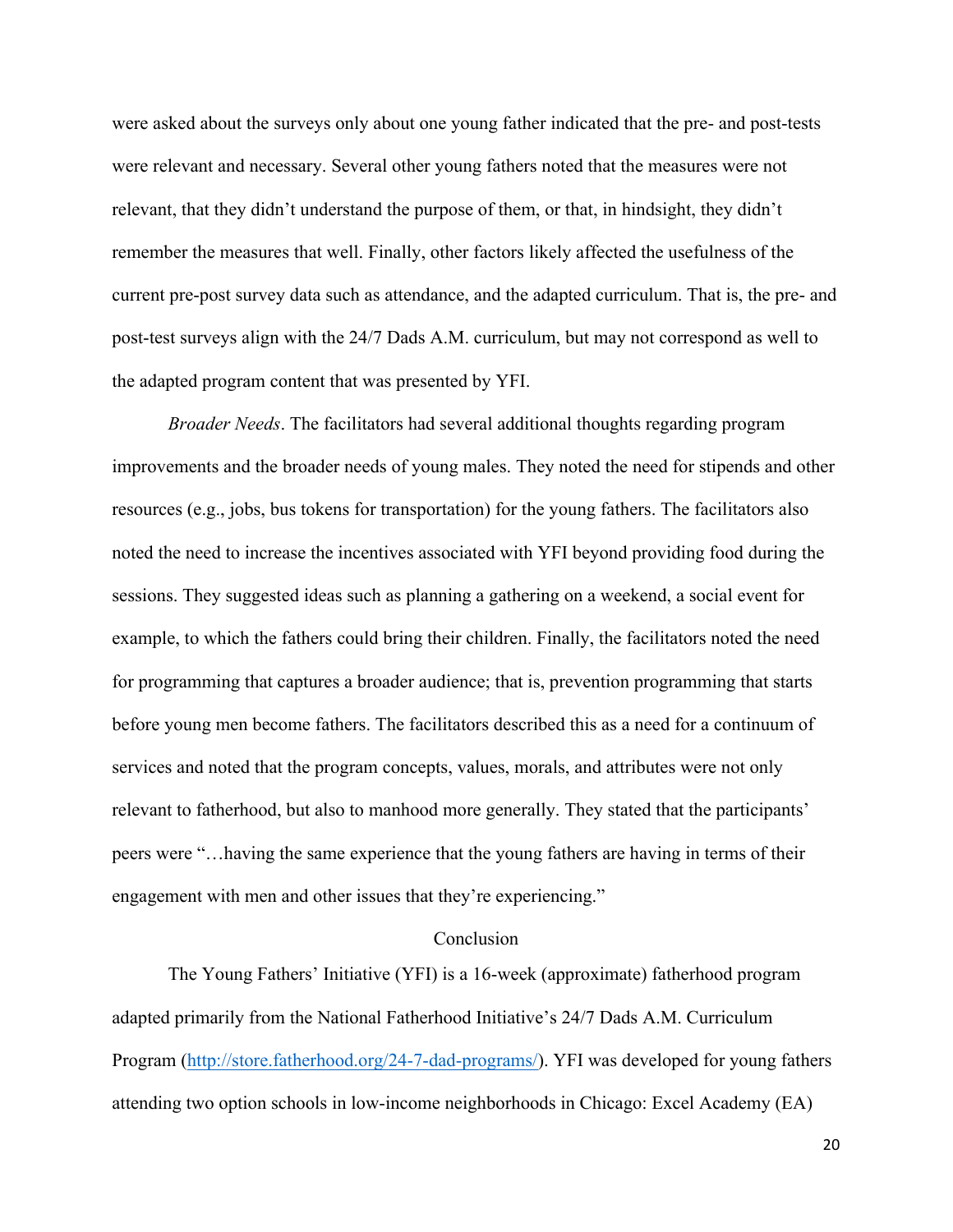and Ombudsman Educational Services (OES). The current evaluation focused largely on qualitative findings from focus group and individual interviews with YFI participants, YFI facilitators, and staff. Consistent with small non-representative and convenience samples, the current findings cannot be generalized beyond those who participated in the evaluation of YFI. The findings do not reflect, for example, the experiences and perceptions of young fathers who were not available on the scheduled interview days, or those who were enrolled but never attended any sessions.

Despite this limitation, the qualitative findings provide important insight into the usefulness of the program by triangulating experiences and perspectives of staff, facilitators, and young fathers across two program sites. All three groups provided positive reports regarding their experiences with and observations of the YFI program. Noted gains for the young fathers included positive relationships with African American male role models, increased understanding and consideration of their roles as fathers and men, and some improvements in the young fathers' behaviors (e.g., responsibility, following directions, respect), and relationships with their child's mothers and others. Positive relationships between the African American male facilitators and the young fathers were noted as particularly salient given the lack of father figures and positive male role models available to the young fathers. Young fathers were reportedly pleased with the program overall, had considerably limited suggestions for program improvements, and apparently related well to the adapted program materials. Topics that were most reported as useful by fathers included conflict resolution, co-parenting, dealing with child support, and responsibility.

As noted, suggested program improvements were sparse among young fathers and staff. The most suggested improvement was increased time for YFI programming, which was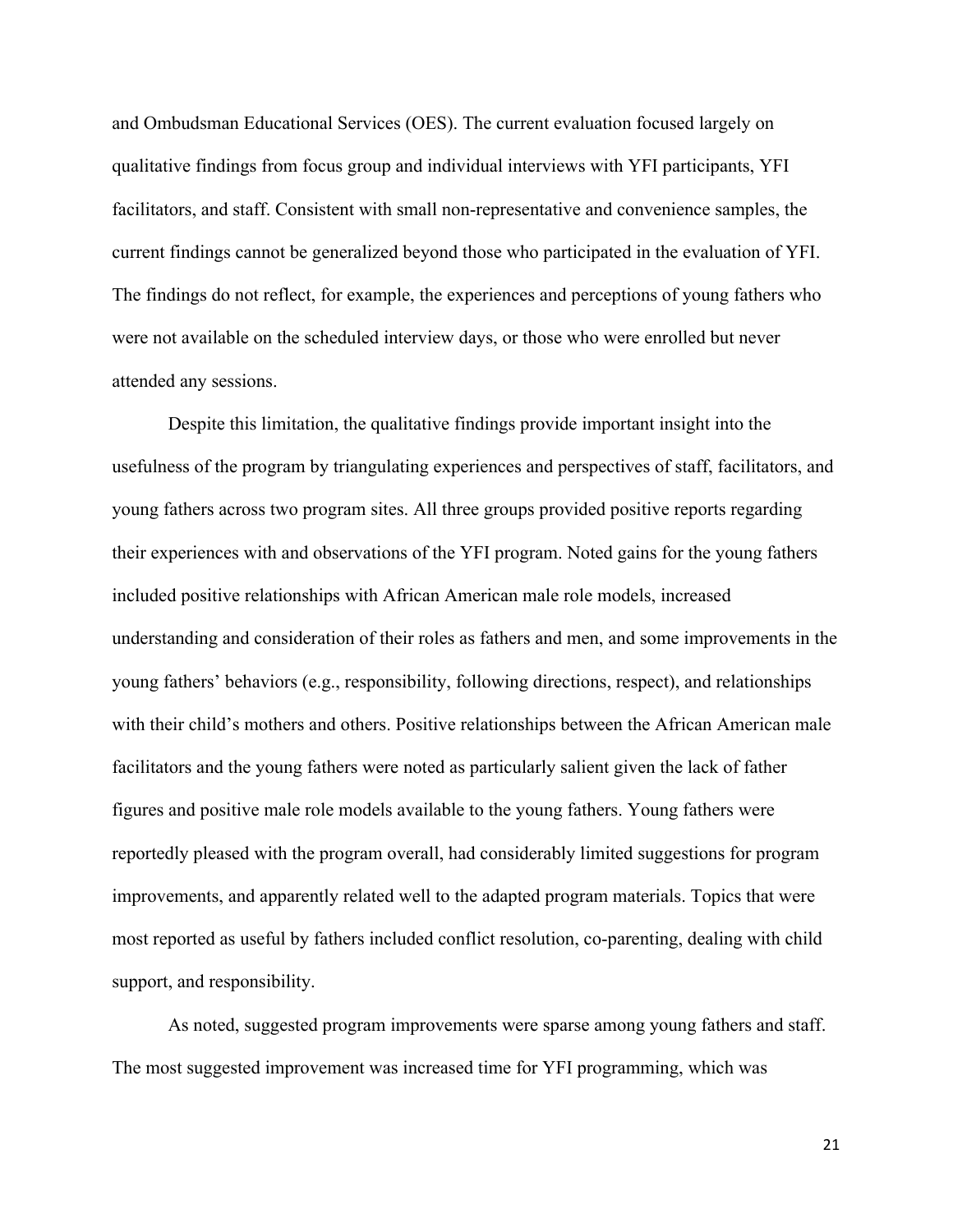suggested by staff, young fathers, and facilitators. Increased integration between the school and the YFI program was also noted, albeit from different perspectives, by both facilitators and staff. Many suggestions for integration appear modest, and may positively impact future programming. Attendance is reportedly a school wide challenge that impacts the attendance rate of and survey data collection associated with the YFI program. The need to adapt the original curriculum to better address the specific needs of the population was one notable lesson reported by the facilitators. Adaptations reflected the race, age, immediate needs (e.g., immediate experiences; lack of father figures), and interests of the young fathers. The adaptations require flexibility with regard to program implementation. Also notable is the reported need for better pre- and post-test data that accurately reflects the administered curriculum as well as the young fathers' language, attendance, and reading levels. Many of the reported lessons learned by facilitators were implemented during the course of the current program. Overall, YFI was enthusiastically endorsed as a useful and important program by facilitators, staff, and young fathers who participated in the evaluation.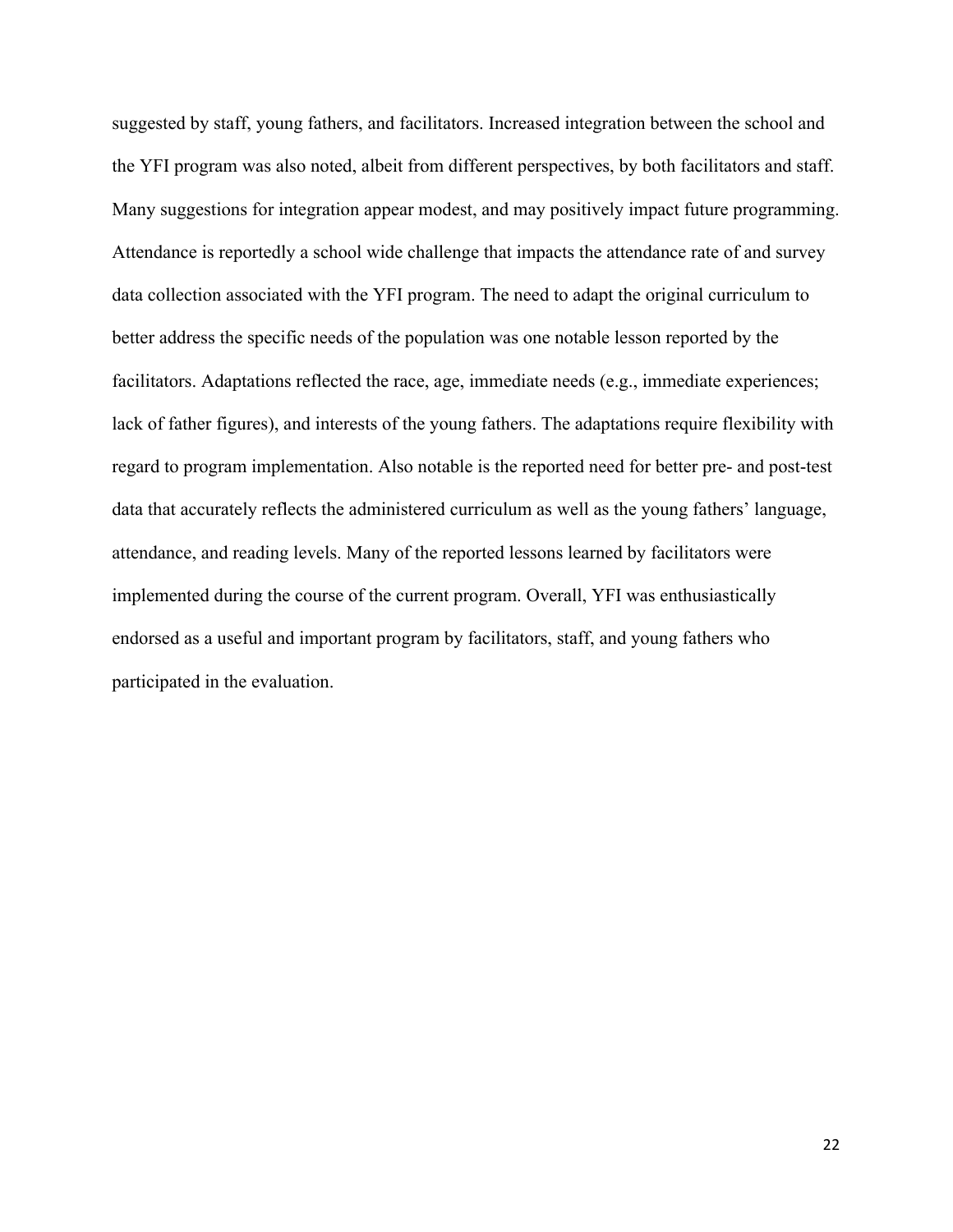Appendix A. Semi-Structured Topic Guide: YFI Participants

### **Goals:**

- 1. Gain an understanding of youths' experiences with the program including their perceptions of the program's benefits and challenges, and sense of satisfaction with the program.
- 2. Gain an understanding of participants' perceptions of how the program can be enhanced/adapted to better meet the needs of young fathers.

### **Introduction:**

- $\triangleright$  Thank individuals for participating in focus group
- $\triangleright$  Explain the purpose of the focus groups  $\rightarrow$  to learn more about your experiences with and/or thoughts about the YFI project. Specifically, I would like to know whether or not you thought the program was helpful (and if so, how) and if there are any ways you think the program can be improved.
- $\triangleright$  Remind participants that there are no right or wrong answers and that their honesty is greatly appreciated

## **Focus Group Questions:**

- 1. *Acknowledgement that the purpose of the first question is to generate an alias to be used during the focus group session (i.e., students will be called by the name of the car they identify; see below).*
	- *A. If you were a car, what kind of car would you be and why?*
- 2. When you were first asked to join YFI what did you think of the idea?
	- A. What did you expect from your experiences?
	- B. Did your expectations match your actual experiences?
- 3. Think for a moment about the topics covered each week with the YFI project. Were those topics/issues relevant to your experiences/needs as a father? Why or why not?
	- A. Were there some topics that were particularly relevant/helpful? If so, which ones?
	- B. Were there some topics that didn't seem very relevant/helpful to your experiences/concerns/needs as a father? If so, which ones?
- 4. Are there issues or situations/concerns you've faced as a young father that you wish were talked about in the program but weren't? If so, what are they?
- 5. Think for a minute about the surveys you took about your fatherhood experiences (with the YFI staff), both at the beginning of the program and at the end:
	- A. Overall, what did you think about these surveys and the questions that were asked about being a father? Relevant? Make sense?
	- B. Did you feel you were able to answer the questions accurately? Honestly? Please explain.
- 6. What, if anything, did you learn by participating in the YFI project?
	- A. Do you think you will use what you learned in YFI in real life as you parent your child?
- 7. Beyond fathering, are there other ways the program has influenced your life and decisions?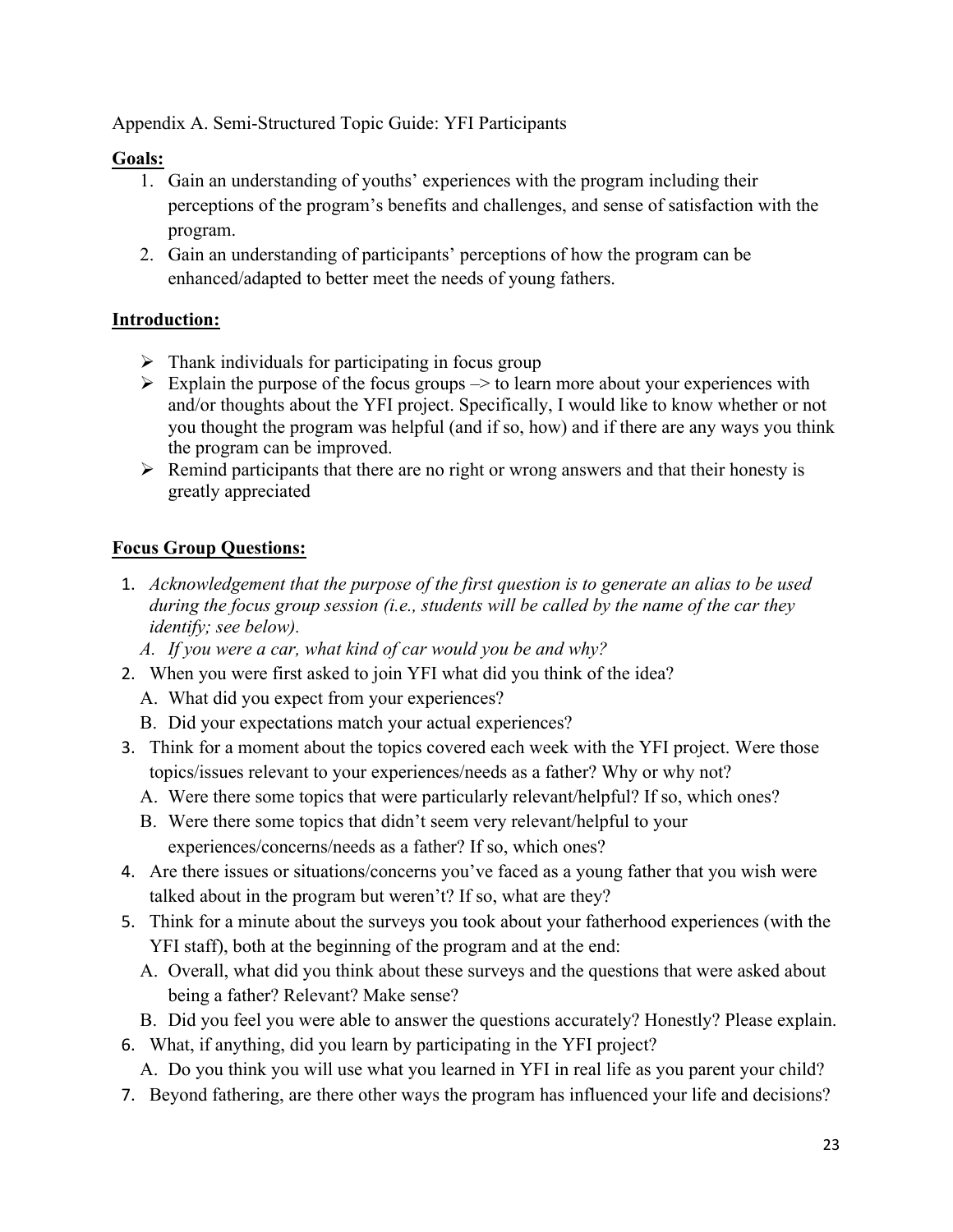- A. E.g., relationship with mother? Educational or behavioral decisions?
- 8. What will you remember most about your experiences in YFI?
- 9. What aspects of the program you liked the least?
- 10. What aspects of the program you liked the most?
- 11. Would you recommend this program to a friend or relative who became a young father? Why or why not?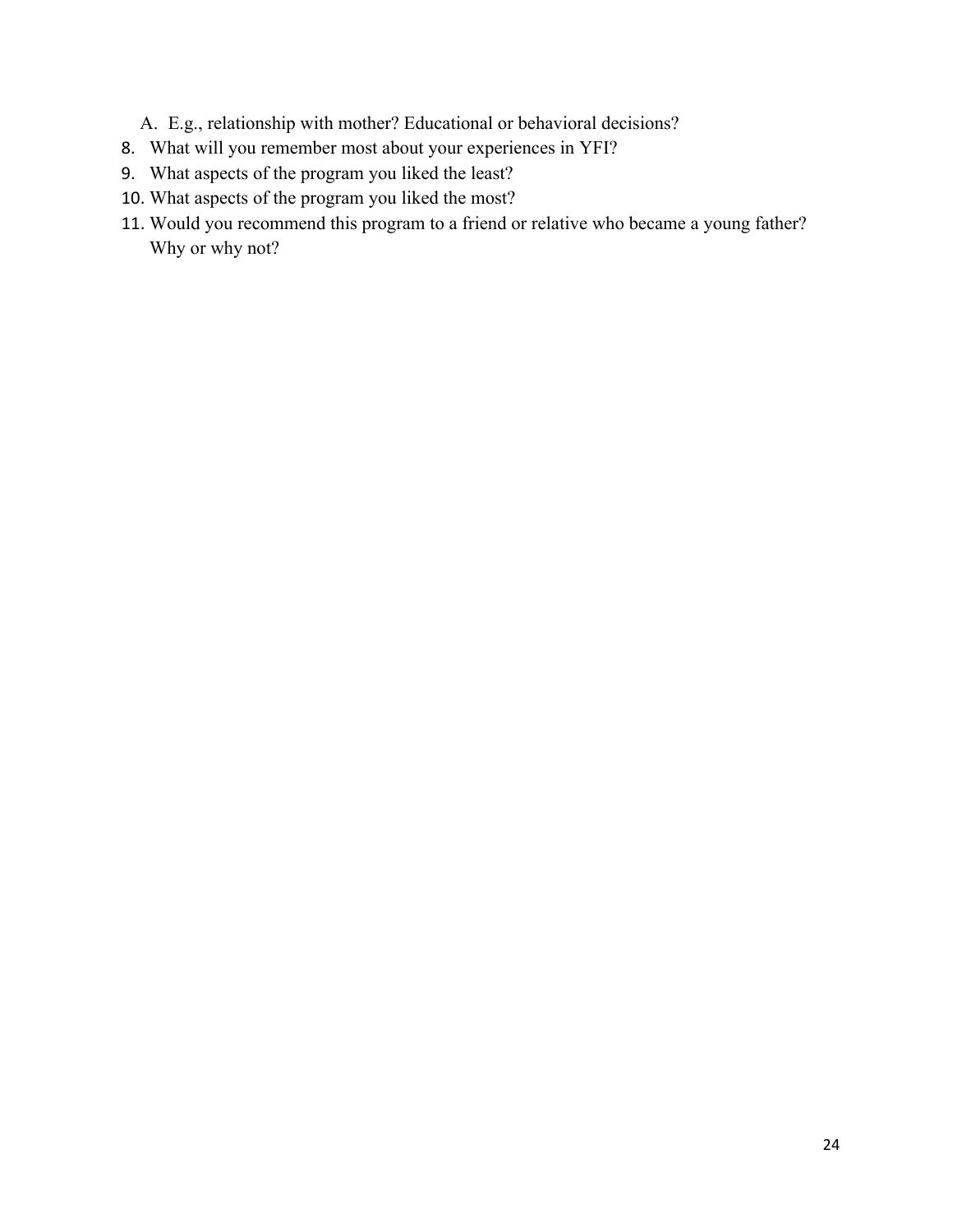Appendix B. Semi-Structured Topic Guide: School Personnel

### **Goals:**

- 1. Gain an understanding of staff's observations of the YFI program based on their interactions with participants before, during, and after the program.
- 2. Gain an understanding of staff's opinions on the utility and impact of YFI's work with the young fathers at their schools that participated in the program.

### **Introduction:**

- $\triangleright$  Thank individuals for participating in focus group.
- $\triangleright$  Explain the purpose of the focus groups  $\rightarrow$  opinions on the utility and impact of YFI's work with the young fathers at their schools that participated in the program.
- $\triangleright$  Remind participants that there are no right or wrong answers and that their honesty is greatly appreciated.
- $\triangleright$  Encourage participants to think specifically about fathers whom they know for sure have participated in the YFI project, but to try not to refer to these fathers by name.

### **Focus Group Questions:**

- 1. To begin, can you please tell me about the frequency and type of interactions you have with fathers participating in the YFI project?
	- A. Daily? Weekly?
	- B. In what capacity? Teacher? Etc.?
	- C. Observations of students? Interactions with students? Both?
	- D. Have you had a chance to observe
	- E. Before, during, and/or after the program?
- 2. In general, what have you observed about the fathers as they have engaged in the YFI project?
	- A. Do the fathers seem to enjoy/not enjoy going to the program? Look/not look forward to it?
	- B. How do fathers seem to respond to the program?
- 3. Overall, does this program seem to be helpful, neutral, or not helpful to the fathers? Please explain.
- 4. The program is largely focused on supporting the young men as fathers. Are there other areas in which the program might impact fathers?
	- A. Behavior?
	- B. Motivation?
	- C. School/academics?
- 5. Are there any other observations you have of the program overall or fathers in the program that I have not asked you? If so, please explain.